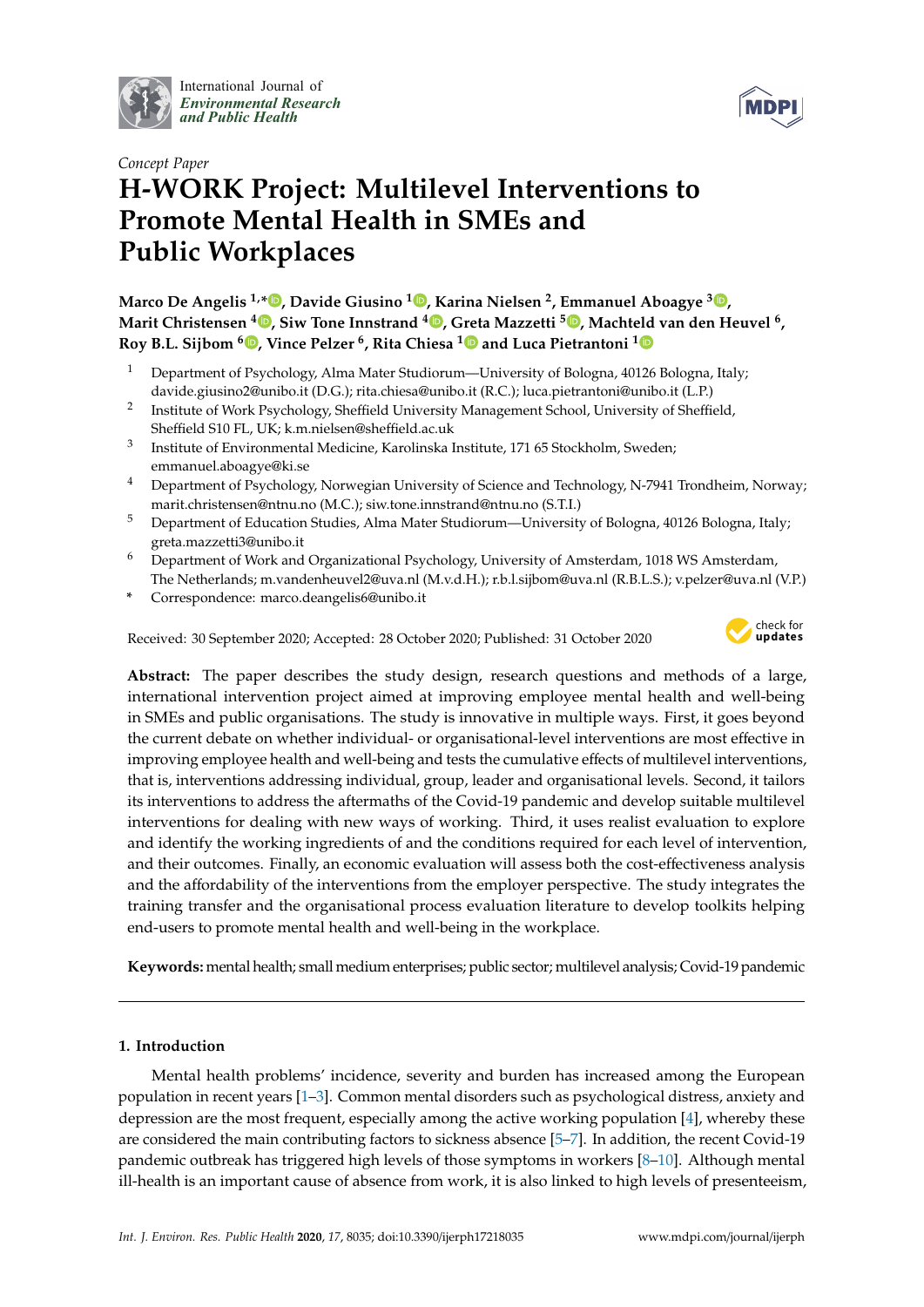whereby an employee remains at work despite symptoms leading to a reduced productivity [\[11\]](#page-17-3). The probability that workers in poor mental health report a decrease in productivity at work is about six times higher than for workers in good mental health [\[1\]](#page-16-0). As a result, the toll that mental health conditions takes on workers' productivity translates into considerable economic costs for companies, employees and society at large, costing more than 4% GDP [\[12,](#page-17-4)[13\]](#page-17-5). This adds to the inherently human and social costs related to poor mental health.

The European Agency for Safety and Health at Work [\[14\]](#page-17-6) documented how common mental disorders, absenteeism, unemployment and long-term disability can be directly linked to work-related stress conditions that are growing strongly in several EU Member States. The understanding of predictors and outcomes of occupational well-being is well documented in the literature [\[15](#page-17-7)[–17\]](#page-17-8), and further knowledge is now also available for specific areas of interest such as digital interventions [\[18](#page-17-9)[,19\]](#page-17-10) and health promotion in small businesses [\[20\]](#page-17-11). Addressing work-related stress and adverse working conditions is particularly important to prevent prolonged stress conditions that lead to the incidence of serious mental health problems [\[21\]](#page-17-12). Therefore, a major challenge is to create mentally healthy workplaces. Consistently, in the field of work and organisational research, practitioners (e.g., industrial and organisational psychologists, human resource development practitioners, occupational health professionals) and researchers have acquired a broad and comprehensive knowledge of the psychosocial factors that can act as protective factors that enrich the workplace and support the creation of a healthy working environment. Indeed, high levels of psychological well-being are associated with improved work performance, lower turnover rates, qualitatively enhanced interpersonal relationships with colleagues and supervisors, higher levels of creativity and innovation, and higher organisational reputation [\[22\]](#page-17-13).

An alarming fact is that although 79% of European managers say that they are concerned about stress and mental disorders in their workplaces, less than 30% of workplaces in Europe have procedures in place to deal with them effectively [\[14\]](#page-17-6). Due to a lack of knowledge and guidance, deciding which interventions should be implemented is a common issue facing employers. One of the main challenges is therefore to support organisations and their representatives (i.e., managers, supervisors, leaders) in recognising psychosocial risk factors as a critical issue that needs to be addressed by concrete measures. Nevertheless, managers and supervisors often lack training on mental health issues and can hardly rely on the support of specialists, as the link between work and health is not sufficiently established [\[23\]](#page-17-14).

It is strategic to provide a deeper understanding as well as a greater awareness of what the necessary conditions for the implementation of effective interventions are to promote mental health and well-being at work. In recent years, increasing attention has been paid to the processes that may ensure successful implementation of interventions to promote workplace mental health and improve working conditions [\[24\]](#page-17-15). Providing employers with results highlighting not only interventions' effectiveness, but also process mechanisms facilitating or hindering their impact, could make a relevant contribution when employers are faced with the challenge of managing and implementing changes in the work environment. In other words, it is increasingly crucial to establish the conditions that ensure that interventions are implemented according to plan and achieve their intended outcomes [\[25\]](#page-18-0). These conditions refer to contextual factors and processes such as management support and sponsorship, implementation strategies, and employees' needs, preferences, perceptions and beliefs [\[26\]](#page-18-1). By enabling the development of integrated prevention strategies and the provision of effective methods and tools for monitoring mental health and levels psychological well-being in the workplace, it is possible to better understand the negative effects of work-related stress and to implement appropriate measures to counteract them.

In promoting mental health and well-being of workers and developing psychologically healthy workplaces, there are many types of initiatives that organisations can adopt. Workplace well-being interventions refer to formal or informal, planned, science-based, behavioural or psychological actions facilitating employee well-being by either increasing individuals' resilience and coping resources or removing or modifying job stress causes [\[27\]](#page-18-2). Workplace well-being interventions should introduce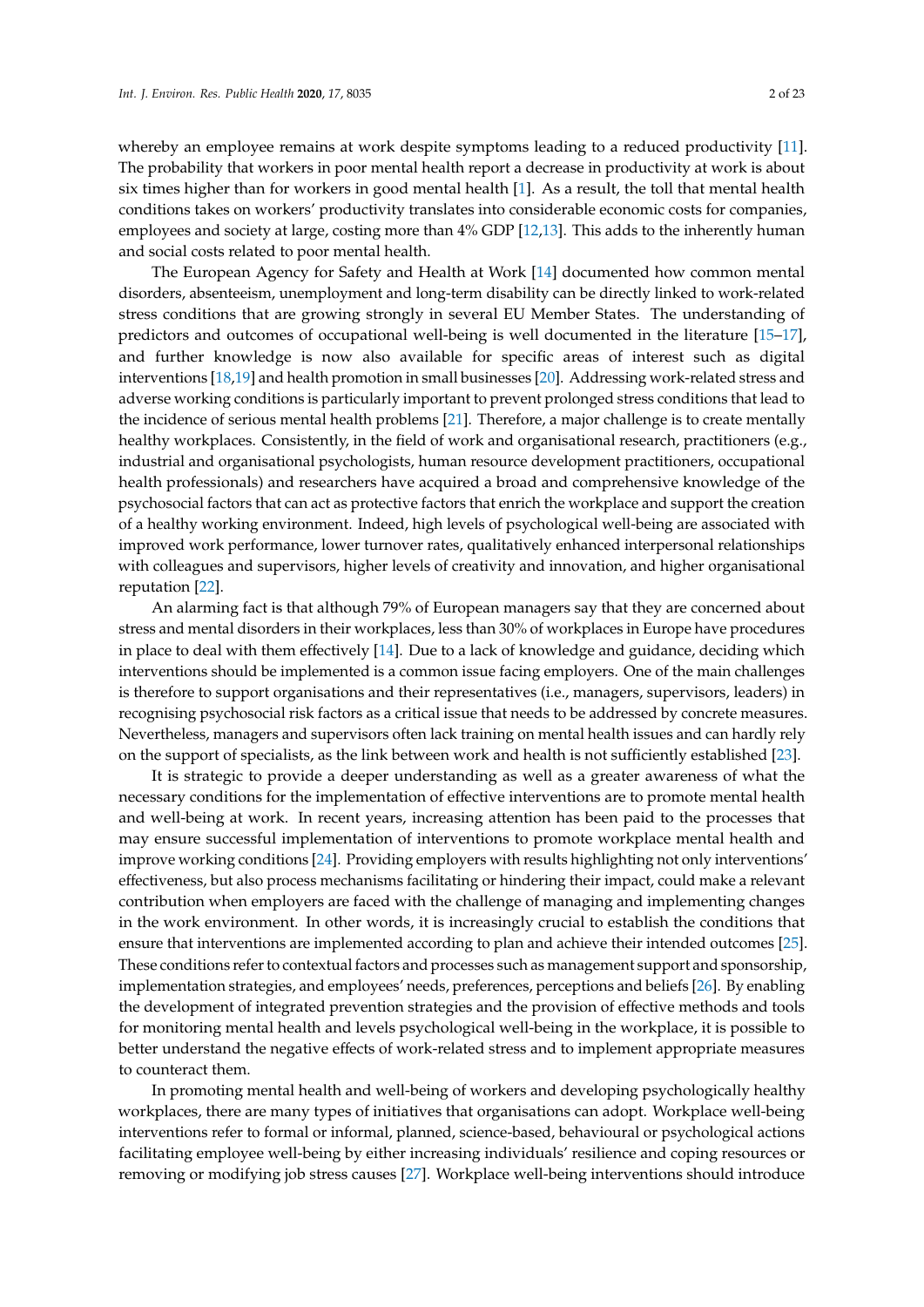changes, new work practices, programs, training, processes and policies at different levels of the organisation [\[28\]](#page-18-3). The scientific debate expresses concerns about the issue that the majority of studies on occupational well-being tend to adopt a relatively simplistic single-level model [\[29\]](#page-18-4). That is, when it comes to deepening our understanding of the psychosocial and organisational factors involved in preserving and sustaining a healthy workplace, literature studies these processes, and their effects, mainly at an individual employee level of analysis and intervention. On the contrary, there is a growing scientific awareness of the need to embrace multilevel approaches that may explain cross-level interactions and synergistic effects of workplace interventions [\[30,](#page-18-5)[31\]](#page-18-6).

The EU H2020 H-WORK project aims to promote mental health in public workplaces and small- and medium-sized enterprises (SMEs), as these types of workplaces constitute a particularly vulnerable target since often having little resources to manage workers' mental health and psychosocial well-being [\[32,](#page-18-7)[33\]](#page-18-8). In H-WORK, mental health promotion is conceived as "the process of enhancing protective factors that contribute to good mental health" [\[34\]](#page-18-9). In this sense, mental health promotion implies the development of individual, social and environmental conditions, which enable optimal health and promote personal empowerment and development. Mental health promotion initiatives involve the active participation of individuals in the process of achieving positive mental health and well-being and enhancing quality of life. It is an enabling process done by, with and for the people [\[35\]](#page-18-10), which needs to be distinguished from mental illness/disorder preventions which, rather, aims to reduce the occurrence, frequency and re-occurrence of mental disorders or the risk of a mental illness, preventing or delaying their occurrence, and also decreasing their respective impact on the individuals, their families and society at large [\[35\]](#page-18-10).

Particularly, the project employs a multilevel approach whereby interventions are developed and implemented at the individual, group, leader and organisational levels with the aim to achieve synergistic effects. The Consortium's experts are in charge of evaluating the interventions carried out by gauging participants' perception of the intervention activities implemented and their impact at all levels of the organisation (e.g., employees, work groups, leaders involved in training courses and middle/senior managers, representatives of the organisation) in order to understand the working mechanisms and outcomes of these multilevel interventions. The aim of the evaluation is to capture participants' appraisals of the intervention activities, the extent to which they are integrated into daily work practices and procedures or are changing the way participants react cognitively or emotionally to the organisational reality. The project brings together seven academic partners, four private companies, one public institution and two European professional networks in order to design, implement and evaluate multilevel workplace mental health interventions in ten different organisations spanning across five European countries (i.e., Italy, Spain, Germany, the Netherlands, and Czech Republic).

Based on the recent results on cross-level interactions and effects between organisational, leader, team, and individual level, there is the need to develop advanced theory and empirical evidence to better support the adoption of multilevel approaches in the future [\[29\]](#page-18-4). Specifically, the project aims to develop methodological tools that should guide end-users (i.e., managers, practitioners and stakeholders) in: (i) assessing psychosocial risk factors in a particular work environment, (ii) deciding which interventions to implement, and (iii) evaluating both the process and the outcomes of the implemented actions in terms of increased workplace psychological well-being and cost-effectiveness. These instruments are the H-WORK Assessment Toolkit (HAT), the H-WORK Intervention Toolkit (HIT) and the H-WORK Evaluation Toolkit (HET), which are described hereinafter. As a main outcome, the project is expected to provide employers, managers and policymakers with both theoretical knowledge and practical toolkits for promoting workers' mental health and psychological well-being from a multilevel perspective.

In line with the main objective of the project, the remainder of this concept paper is organised as follows. First, the main theoretical pillars of the project are presented. Second, the three research and intervention protocols feeding the H-WORK toolkit are described in detail. Finally, the results that the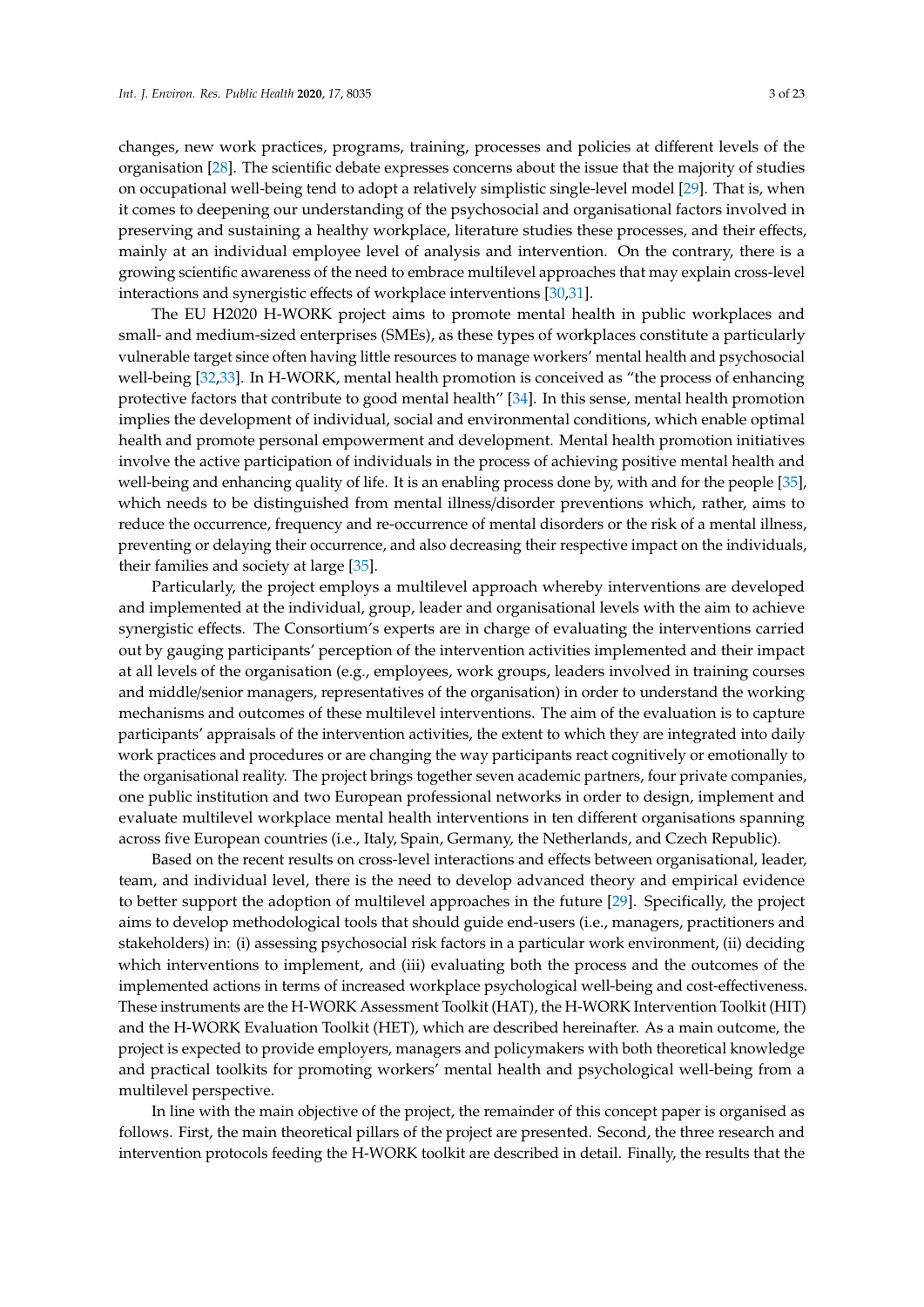project is expected to achieve are discussed, along with some implications both for theory and practice aiming to create mentally healthy working environments.

## **2. Materials and Methods**

### *2.1. Conceptual Model*

The H-WORK project is based on four main theoretical pillars: (i) the integration of the Job Demands–Resources theory and principles from Positive Psychology, (ii) the IGLO model, i.e., multilevel interventions at the individual, group, leader and organisational levels, (iii) the adoption of a participatory approach, and (iv) the use of digital technologies.

### 2.1.1. Job Demands–Resources Theory and Positive Psychology

The Job Demands–Resources (JD–R) theory [\[36\]](#page-18-11) considers the work environment as a potential source of good mental health and well-being. According to this model, the work environment can be conceived as a constellation of job demands and resources, which exert an influence on workers' health and psychological well-being. On the one hand, job demands refer to physical, psychological, social or organisational demanding aspects of the job that require physical or psychological effort from workers. On the other hand, job resources refer to physical, psychological, social or organisational aspects of the job that workers can use to counterbalance costs in terms of physical, cognitive and emotional energy. Job resources are also intrinsically motivating and may help employees to fulfil their basic needs, achieve work-related goals and positively influence personal growth and development. Although both job demands and job resources can independently impact individual well-being, job resources may buffer job demands by enabling employees to cope with job demands. Examples of job resources are autonomy and skill variety (i.e., individual structural resources), performance feedback and support from colleagues and supervisors (i.e., social resources), and role clarity, job control, pay, job security and career opportunities (i.e., organisational resources). Conversely, examples of job demands are workload, emotional demands and time pressure. The category of job demands has recently been differentiated into jobs that hinder the optimal functioning of the individual, and job challenges that, on the contrary, stimulate work engagement [\[37\]](#page-18-12). When job demands are prolonged and exceed job resources (i.e., a mismatch occurs between job demands and job resources), they can lead to strain, undesirable outcomes such as poor physical or mental health and well-being. Specifically, the JD–R theory posits the existence of two distinct processes leading to mental health, well-being and productivity of workers. First, the health impairment process whereby high job demands are causally linked to burnout over time. Second, the motivation process whereby high job resources result in increased work engagement.

Two main lessons from the JD–R theory especially inform the H-WORK project. First, workers' mental health and well-being can be protected or enhanced by identifying and restoring the balance between job demands and resources characterising a specific work environment, which therefore needs to be managed and organised properly. Second, in order to preserve the balance, not only negative (i.e., demands) aspects of the job should be diminished, but also positive (i.e., resources) aspects should be promoted.

Consistent with this latter point, the Positive Psychology perspective assumes that people feel better when they manage to take a balanced view on positive and negative components of experiences, exercise gratitude and (re)frame events in a positive light and devote more attention to how to exploit their strengths rather than to ruminate on their weaknesses [\[38\]](#page-18-13). Additionally, Positive Psychology posits that benefits derive from mastering some personal resources (e.g., optimism, self-efficacy, hope, psychological capital), which recent studies have integrated into the JD–R theory [\[39\]](#page-18-14). More specific to the aims of the project, H-WORK follows the principles of Positive Occupational Health Psychology (POHP), which has been defined as: "the study and application of optimal functioning in the workplace.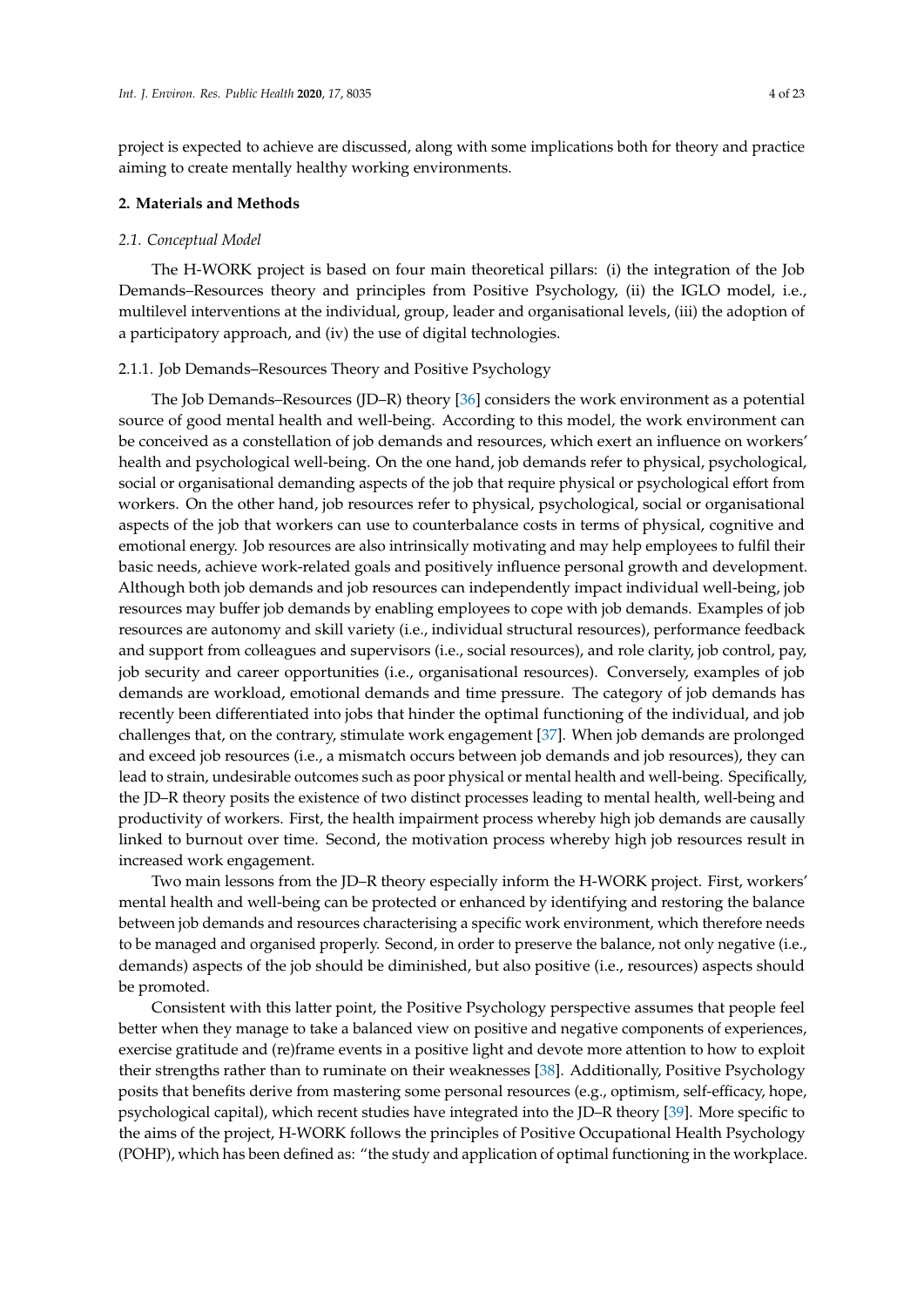It promotes occupational health and flourishing, and examines how positive phenomena (contexts, personal resources) can be used to protect against occupational risks" [\[40\]](#page-18-15).

JD–R and positive psychological interventions in the workplace have been shown to be beneficial for workers' mental health [\[41](#page-18-16)[,42\]](#page-18-17), although conclusions and claims about their (in)effectiveness require more attention to contextual factors and other moderating and mediating variables [\[43\]](#page-18-18). To this end, the H-WORK project adopts a realist evaluation approach [\[44\]](#page-18-19), which aims to identify mediators (i.e., working mechanisms) and contextual factors (i.e., moderators) that influence the interventions' outcomes. In summary, the H-WORK project relies on the integration between JD–R theory and positive psychological principles in that, even if poor workplace mental health conditions should not be detected by the designed organisational needs assessment activities, interventions could still be implemented in order to enhance positive aspects of the work environment. This approach allows maintaining psychological well-being at satisfactory levels at each specific intervention site, thus preventing the emergence of workplace mental health issues.

### 2.1.2. IGLO Model

As previously illustrated, job demands and job resources can be found at different levels. The IGLO model [\[23\]](#page-17-14), from which the H-WORK project adopts its multilevel approach towards workplace mental health interventions, points to four different levels of analysis and subsequent interventions, namely the individual employee (I), the group or work team (G), the leader (L) and the organisation (O) levels.

Traditionally, there has been a debate whether interventions targeting the individual or interventions taking a preventive approach to change working conditions are more effective, and literature reviews have focussed on comparing the two [\[45\]](#page-18-20). This approach has been criticised for comparing apples and oranges [\[46\]](#page-18-21) for several reasons. First, individual-level interventions target symptoms whereas organisation-level interventions target causes of poor health and well-being. Second, individual-level interventions target workers with identified problems whereas organisation-level interventions target the entire work population aiming at preventing poor well-being and mental ill-health. Third, individual-level interventions often focus on the immediate effects, namely, effects after three months [\[47\]](#page-18-22), whereas systems change in organisation-level interventions take longer to implement and to take effect, with follow-ups up to three years [\[48\]](#page-19-0). An integrative literature review [\[49\]](#page-19-1) concluded that multilevel interventions targeting both individuals and organisational practices and procedures were more effective than either individual-level or organisation-level interventions on their own. More recently, a meta-analysis [\[50\]](#page-19-2) exploring whether resources at the individual, group, leader and organisational level differed in their prediction of well-being and performance, found no such differences and argued that interventions should target all four levels.

According to the IGLO model [\[23\]](#page-17-14), sources of mental health and well-being at work exist at all levels of the organisation. Therefore, for interventions to reach optimal degrees of effectiveness, they should tackle all such levels or, where this is not feasible or justified, at least several of them. Building on this and on insights from previous literature [\[51](#page-19-3)[–54\]](#page-19-4), the H-WORK project will intervene by focusing on primary and secondary interventions at multiple levels of the involved intervention sites in order to also investigate the cumulative or synergistic effects deriving from the implementation of multilevel workplace mental health interventions. Primary interventions are aimed at preventing employees from developing health issues. As such, primary interventions focus on the elimination of stressors in the environment. Secondary interventions tend to focus on employees who may be at risk for developing mental health and well-being issues or employees in vulnerable subgroups. The objective for secondary interventions is thus to support individuals in dealing with stressors, thus boosting resilience [\[55\]](#page-19-5).

## 2.1.3. Participatory Approach

According to a bottom-up perspective on mental health promotion in the workplace, employees should not be seen as passive subjects but rather as active actors able to change their work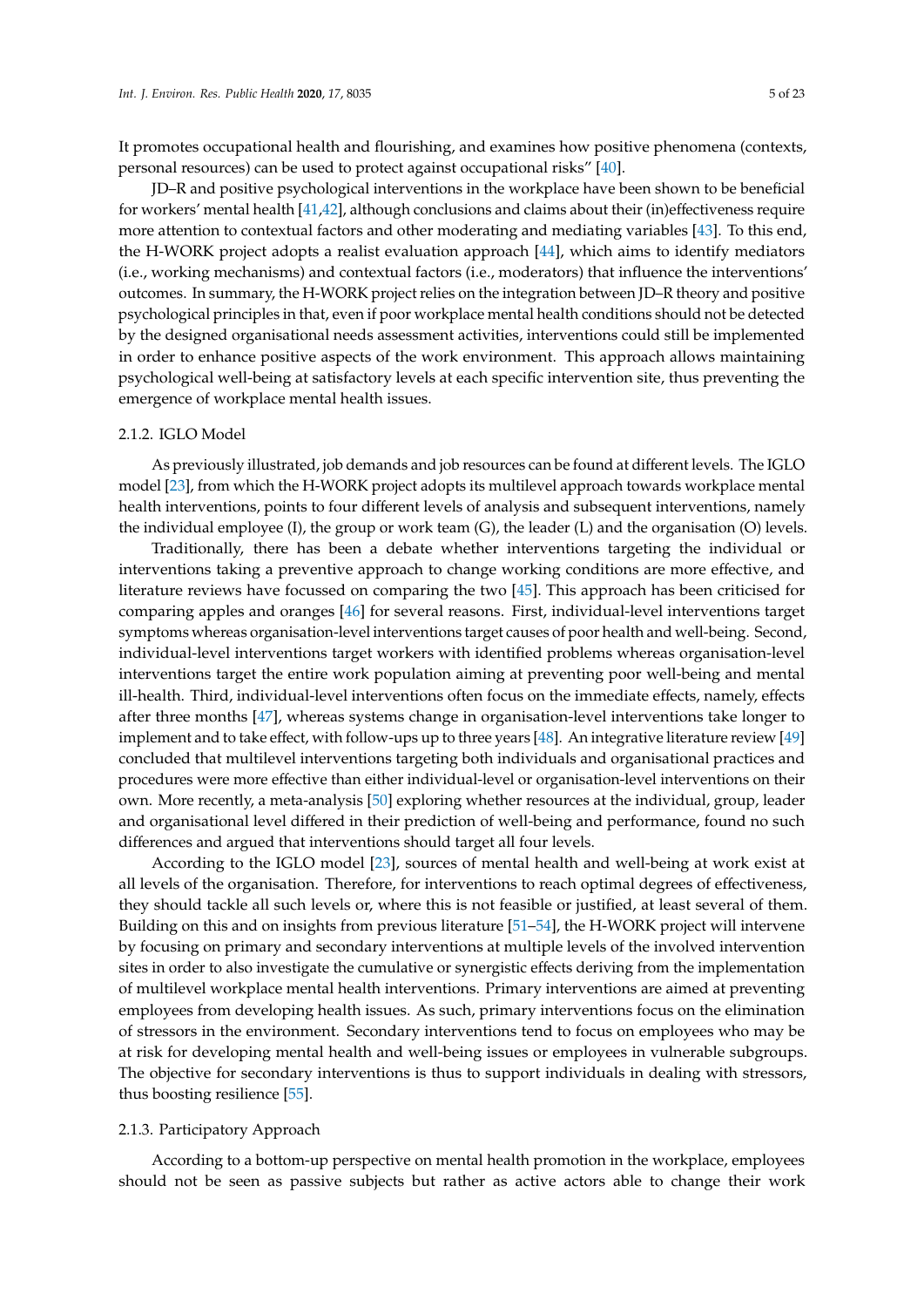environment [\[29\]](#page-18-4). Bottom-up, participatory research and intervention approaches have been supported by previous literature [\[26,](#page-18-1)[46\]](#page-18-21) because they (i) ensure the use of key stakeholders' local knowledge of what the key issues are concerning job demands and resources, (ii) what changes need to be made and how, and (iii) ensures stakeholders feel valued, empowered and looked after. For instance, an intervention study [\[56\]](#page-19-6) found that workers resisted interventions if they had not been involved in the participatory decision-making process of the intervention. By using a participatory approach, workers and their managers collectively gain resources, knowledge, and skills to identify workplace problems, develop solutions, and implement changes to improve their working conditions.

## 2.1.4. Use of Digital Technologies

Digital-based interventions for workplace mental health can be defined as structured actions that aim to promote mental health at work by exploiting the potential offered by digital technologies. These may correspond to interventions originally designed to take place in physical presence and subsequently adapted to digital formats provided by online teleconferencing platforms. In addition, they can be interventions available through computer or smartphone apps only. Systematic literature reviews and meta-analytical evidence [\[18](#page-17-9)[,19\]](#page-17-10) have shown that digital technologies may be effective in improving workers' mental health. Particularly, as far as physical distancing and avoidance of social gatherings will be among the best public health and safety measures to be adopted to counter the recent Covid-19 pandemic outbreak [\[57\]](#page-19-7), and governments subsequently establish consistent rules worldwide [\[58\]](#page-19-8), the importance of digital solutions for workplace mental health promotion will become apparent. In this context, workplace research and intervention activities will need to happen remotely, including those regarding mental health and psychosocial well-being at work. Therefore, digital-based interventions will be a feasible solution to deal with the negative psychological impact of the current pandemic, such as increased depression, anxiety, and stress among the working population, encompassing not only front-line health care workers as obviously the most at-risk occupational group [\[59\]](#page-19-9), but also other workers providing essential services and customer services [\[8\]](#page-17-1).

The H-WORK project will address the impact of Covid-19 on workplace mental health with specific actions oriented towards the implementation of tailor-made organisational interventions based on the potential offered by digital technologies, including a constant monitoring of the crucial mechanisms involved.

## *2.2. Study Design Overview*

Based on the theoretical framework presented above, the H-WORK study design comprises three major phases: a pre-intervention phase, an implementation-intervention phase, and a post-intervention phase, which are shown in Figure [1.](#page-6-0) Data will be collected at five main time points, including (1) the need analysis, (2) the baseline data collection (i.e., pre-intervention), (3) the process evaluation (i.e., implementation phase), (4) the first follow-up data collection and (5) the second follow-up data collection (i.e., post-intervention phase). First, the needs analysis (i.e., pre-intervention phase) is aimed to gather insights into which needs line managers and workers have to ensure their mental health and psychological well-being. Based on the results from the needs analysis, specific, tailored and multilevel interventions will be selected and implemented (i.e., implementation-intervention phase). Subsequently, the baseline data collection (i.e., pre-intervention phase), the first follow-up data collection and, six months later, the second follow-up data collection (i.e., post-intervention phase) will be performed to evaluate the effectiveness of the implemented interventions in terms of outcomes (i.e., increased workers' mental health). Throughout the implementation phase, process evaluation will be carried out before, during and at the end of the intervention, to evaluate the implemented interventions in terms of both improved working mechanisms, mental health and well-being [\[60\]](#page-19-10) and cost-effectiveness. More in detail (Figure [1\)](#page-6-0), the process evaluation involves six measurement points: the first point at the baseline data collection point (i.e., pre-intervention phase, PE1), which captures the organisational context; the second point during the implementation phase (PE2), at the end of each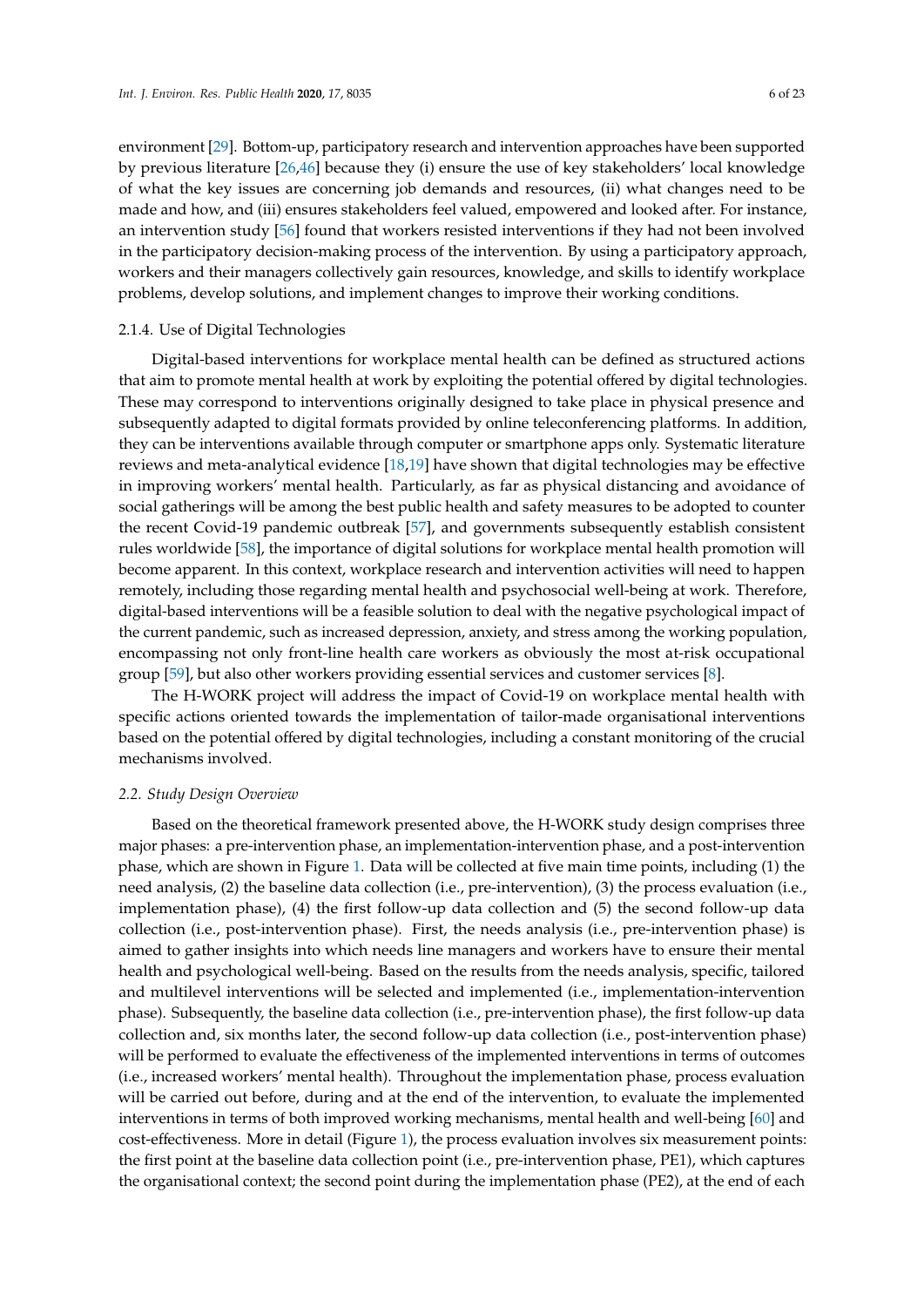activity, which collects how the participants perceived the intervention activity; the third, fourth and fifth point, every three months after the start of the implementation phase (PE3-PE4-PE5), to explore how the intervention activity is integrated into daily work practices and procedures or the extent to which the intervention activity is changing the way participants react cognitively or emotionally to the organisational reality; the sixth point, at the first follow-up data collection (PE6), is conducted exploring whether changes in mental health and well-being management can be observed at the IGLO level. Based on a mixed-method approach, while the measures are the same for all intervention sites at time points one (PE1) and six (PE6), the measures at time points two to five (PE2-PE5) are adapted to the intervention level.  $\frac{1}{\sqrt{2\pi}}$  the intervention level.

<span id="page-6-0"></span>

**Figure 1.** The H-WORK Study Design Overview. **Figure 1.** The H-WORK Study Design Overview.

As a basis for collecting data through the different time points, the H-WORK project adopt a As a basis for collecting data through the different time points, the H-WORK project adopt a mixed-method approach. That is, both qualitative (i.e., focus groups and interviews) and quantitative mixed-method approach. That is, both qualitative (i.e., focus groups and interviews) and quantitative (i.e., questionnaires) methods will be applied to evaluate the interventions implemented. As well, (i.e., questionnaires) methods will be applied to evaluate the interventions implemented. As well, both subjective (i.e., self-ratings, perceptions) and objective (i.e., organisational indicators, HR both subjective (i.e., self-ratings, perceptions) and objective (i.e., organisational indicators, HR archival information) data will be collected. Examples of objective data include number of employees, number of males and females within the organisation, mental health policies and initiatives already in place, levels of absenteeism, number of paid sick leave days taken in the previous years, number of injuries, and the total healthcare costs. Examples of subjective data include job demands and job resources such as job control, job security, social support, and relationship with the job, and so forth. Each type of method has its own strengths and limitations. The aim of combining different methods is to take advantage of each other's limitations, to triangulate perspectives on the targeted study issues and acquire a comprehensive picture of each issue here considered. Indeed, there is a growing interest in integrating qualitative and quantitative methods to address the complex events and scenarios, which characterise organisations nowadays [\[61\]](#page-19-11).

## 2.2.1. Variables of Study and Statistical Analysis 2.2.1. Variables of Study and Statistical Analysis

A key challenge when evaluating the effectiveness of multilevel interventions is how to best A key challenge when evaluating the effectiveness of multilevel interventions is how to best capture the true effects of interventions. Cleary and colleagues [\[54\]](#page-19-4) suggested three types of study design that can be used depending on whether one is interested into assessing the combined impact of multilevel interventions only, rather than both the separate and the interactive effects of the interventions at different levels. The first type of design investigates the combined effects of multiple interventions on interventions on a given-level outcome (e.g., individual-level outcome), even if each of the a given-level outcome (e.g., individual-level outcome), even if each of the implemented intervention is meant to target a specifically related outcome. That is, it focuses on the purely additive effects determined by a number of interventions implemented at different levels. The second type of design explores the separate effects of multiple interventions on a given-level outcome, whereby each of the implemented intervention is meant to target every same outcome. Finally, the third type of design aims to study the effects of intervening variables at different levels. In other words, while measuring the effect of multilevel interventions on the outcomes at the individual level (i.e., well-being, health-related outcomes), the study design aspires to evaluate both the effect of the different intervention components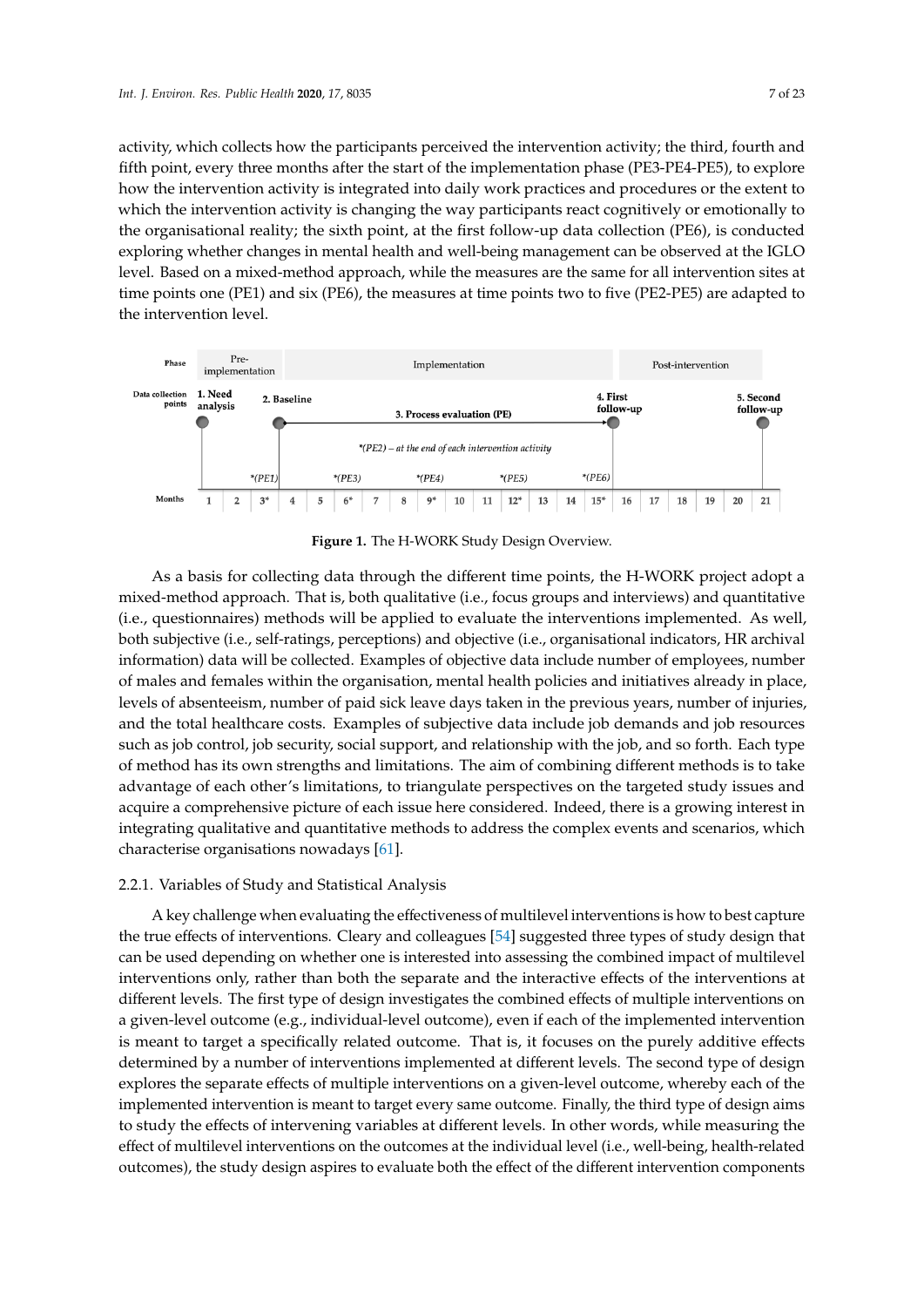at different level of the organisation as well as the independent and synergistic effect of influences from different levels on processes.

As the H-WORK project aims to study not only interventions' outcomes, but also processes and working mechanisms at different levels (i.e., individual, group, leader, organisation), it becomes essential to adopt a methodological framework in which the effects of multilevel interventions are observed by linking the outcomes at different levels (Change in X1-X4) to a process evaluation that entails each level of the organisation (D-X4; C-X3; B-X2; A-X1), as shown in Figure [2.](#page-7-0) In this sense, discovering the effects of a multilevel intervention programme should examine the chain of causality of effects approach [\[62\]](#page-19-12). In other words, it should be explored if, for example, the multilevel intervention intervention through new working conditions which in turn, has led to changes has impacted the work environment through new working conditions which in turn, has led to changes in health, well-being and performance [\[62\]](#page-19-12). of effects and the contract state of the multiple should be explored in the multiple in the multiple state of the multiple has impacted the work environment through healthcare working conditions.

<span id="page-7-0"></span>

**Figure 2.** H-WORK design for assessing multilevel interventions.

outcome of the multilevel interventions which is mental health and wellbeing. Indeed, as already highlighted by previous studies [\[26,](#page-18-1)[62](#page-19-12)[–66\]](#page-19-13), more and more researchers are encouraging the use of statistical analysis capable of combining and linking process evaluation data with effect evaluation data in order to gauge the interactions of each of the intervention activity developed. In this sense, based on longitudinal approach, the use of multilevel regressions or (multi-group) structured equation models make it possible to include, for instance, knowledge on how participants reacted to intervention activities and contents, and, at the same time, process data closely related to the intervention attributes (e.g., participation, dropout) and to relate them to the expected outcomes (e.g., well-being). In this present research project, baseline levels act as context factors, process mechanisms as mediators linked to the outcomes (i.e., distal and proximal measures). Outcomes and process measures which will be adapted according to the type of interventions implemented as well as the levels of analysis involved  $(i.e., IGLO)$ . Any changes in these working mechanisms would lead together with improvements in the (i.e., IGLO).

### 2.2.2. Population and Sample Size

The H-WORK study sample will include 10 intervention sites, involving about 1500 participants, both employees and managers at all levels (i.e., senior management, middle management, line management), in five European countries (i.e., Italy, Spain, Germany, the Netherlands, and the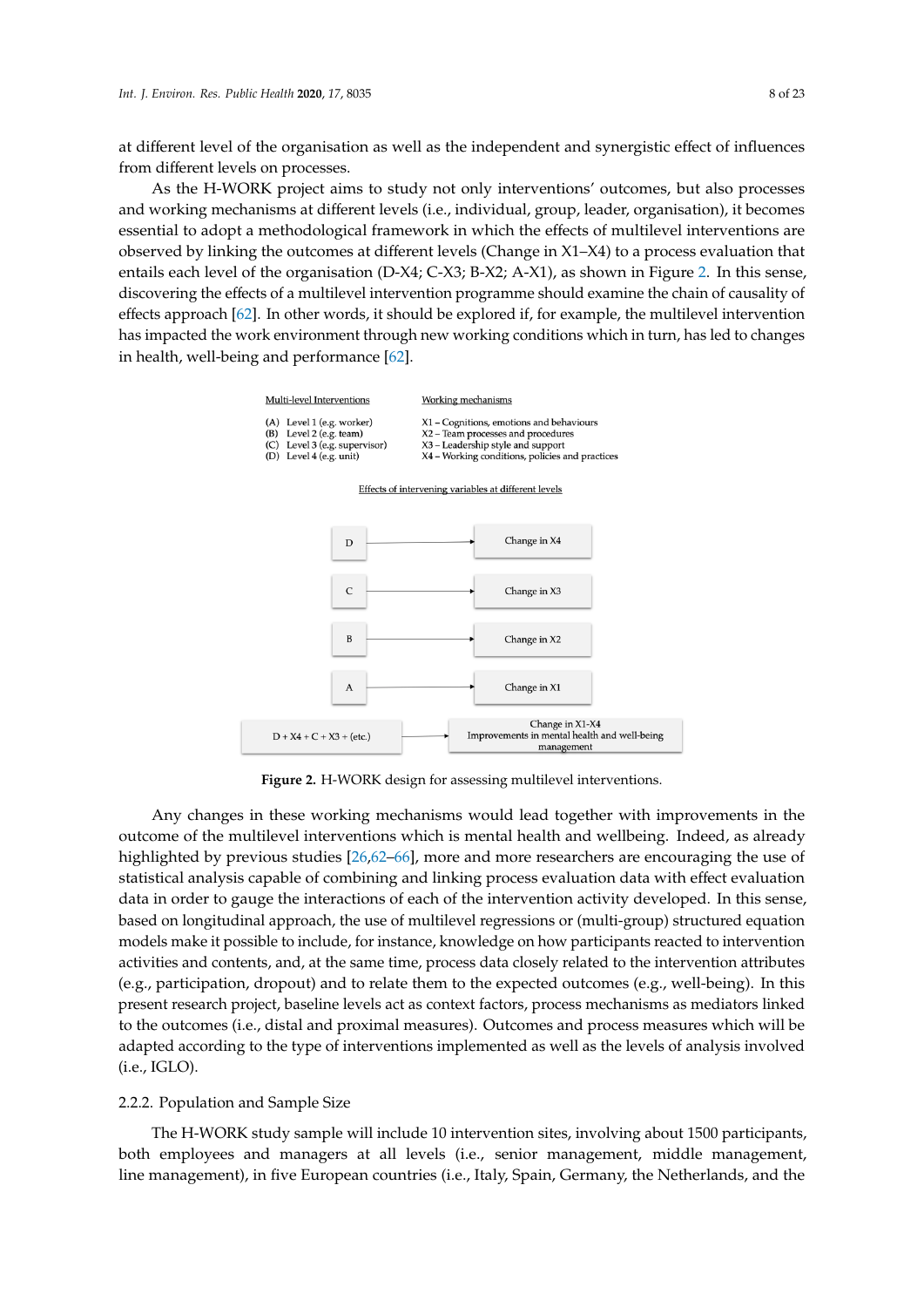Czech Republic), covering both public organisations and SMEs. Public workplaces from Italy, Spain, Germany and the Netherlands include two healthcare organisations, two higher education institutions, and one governmental organisation. Private sector workplaces from Spain and the Czech Republic include five SMEs from manufacturing, hospitality and ICT. Data will be provided by organisations (or representatives of organisations) including contextual information on the intervention site; leaders (managers or team-leaders within organisations); work groups (organisational functional areas or departments or work teams); and individuals (employees and employee representatives).

The sampling procedure for the implementation and the evaluation of interventions will be carried out through a quasi-experimental design that will include a waitlist control condition. Based on the presence of specific organisational constraints, participants will be randomly allocated to the intervention group or the control group. Sampling procedures will be carried out through the selection of a balanced proportion of males and females to guarantee equal opportunities of participation at the interventions and the subsequent evaluations. The project will also consider the actual gender distribution within a specific organisational setting (e.g., work team)

### *2.3. The H-WORK Toolkits*

Carrying out the described H-WORK study phases will be possible through the deployment of the three research and intervention protocols that the project aims to develop, each one describing and providing a detailed framework as a basis for performing the planned activities. The H-WORK study consists of three components: Assessment (HAT), Implementation (HIT) and Evaluation (HET).

First, the HAT will provide guidance for the assessment of organisational needs in terms of workplace mental health. Second, the HIT will constitute a detailed toolkit of multilevel interventions, from which organisations will be able to choose based on the results from the need analysis. Finally, the HET will evaluate the process and outcome evaluation of the implemented interventions. Within the first H-WORK study component, the Assessment (HAT), a needs analysis will be conducted, including semi-structured interviews/focus group interviews with stakeholders and context measures, providing a better understanding of the specific needs regarding mental health and well-being in each organisation. In addition, baseline and follow-up quantitative data will be collected through an online survey to evaluate the effect of the intervention—including distal and proximal measures, after the interventions have been chosen. Within the second H-WORK study component, the Implementation (HIT), tailored interventions will be implemented in each intervention site. The intervention tailoring will be based on HAT's needs analysis. The implementation phase ends with the final data collection at the end of the intervention period (i.e., first follow-up data collection). Within the third H-WORK study component, the Evaluation (HET), the effectiveness and cost-effectiveness of the implemented interventions will be evaluated. The evaluation is based on the process evaluation analysis and on the comparison of baseline and follow-up data collection points, with a second follow-up measure six months after the end of the interventions.

On the one hand, these three protocols will support the H-WORK partners in conducting research activities and implement tailored interventions while fostering methodological consistency across the different intervention sites involved. On the other hand, these toolkits will be conceived, designed and developed to enable effective decision-making and action-taking of relevant organisational stakeholders, such as managers, supervisors, leaders or policymakers, when it comes to identifying job demands and resources in the workplace and adopting measures or initiatives to counteract job demands and optimise resources. In this sense, the H-WORK toolkits are intended to be, at the same time, methodological instruments at the disposal of researchers, as well as practical guidelines for end-users.

### 2.3.1. The H-WORK Assessment Toolkit (HAT)

The HAT consists of two parts, such as (i) a Needs Assessment Tool, and (ii) an Evaluation Tool. Consistent to the H-WORK conceptual model, the HAT activities will tackle multiple levels of the involved organisations (i.e., IGLO model), will leverage on both negative and positive aspects of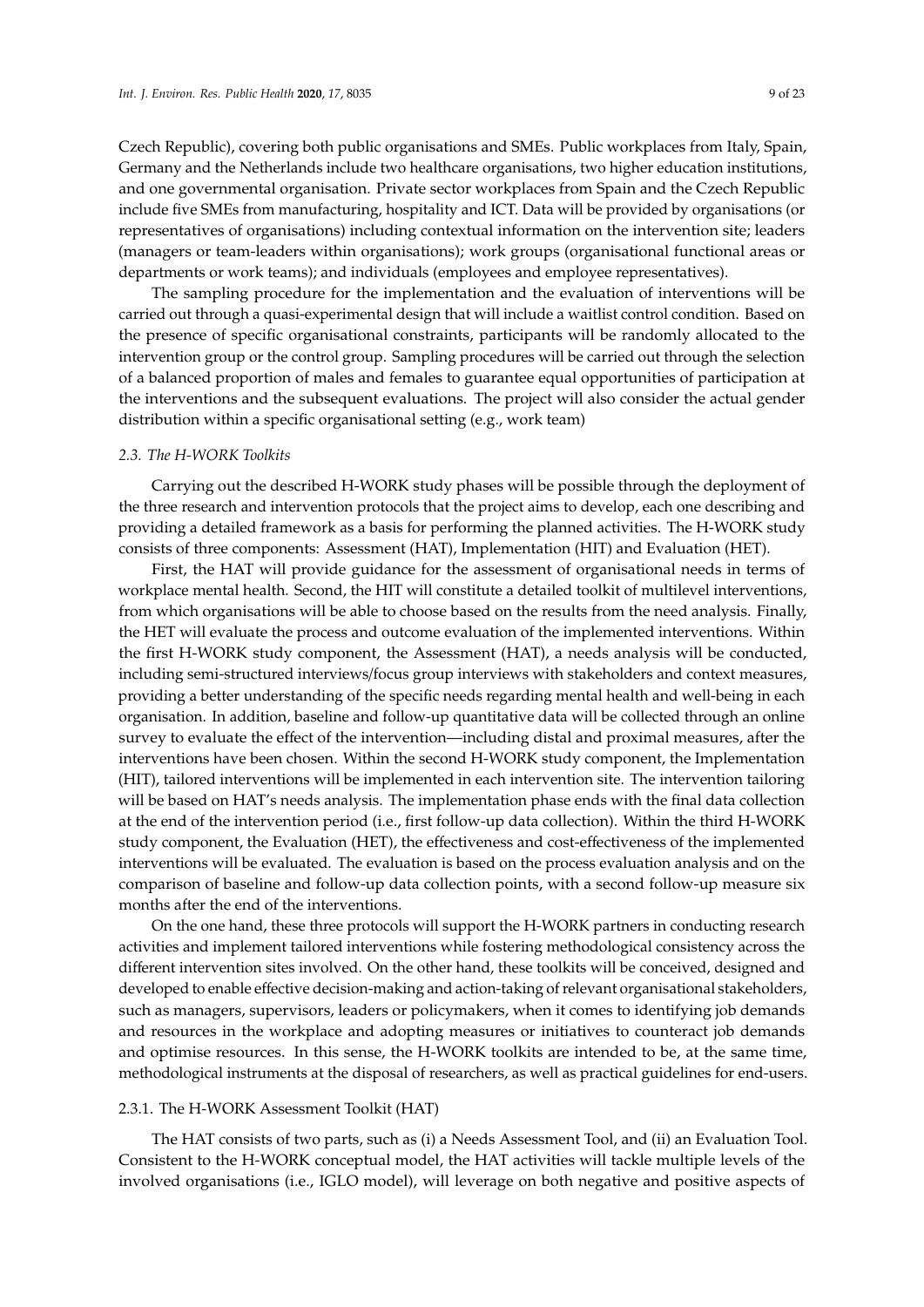work (i.e., JD–R theory and Positive Psychology), and will implement a bottom-up, participatory and mixed-method approach whereby employees, personnel representatives, middle managers and senior managers will take part in questionnaire-based surveys, focus groups, semi-structured interviews and stakeholder meetings.

Part 1 in the HAT, that is the Needs Assessment Tool, will provide guidance for the assessment of needs at multiple levels (i.e., IGLO) of the organisation in terms of workplace mental health. The aim is to inform an action plan and choice of interventions for improving mental health and well-being in the workplace. The needs assessment tool consists of (i) focus group interview, (ii) semi-structured interviews, (iii) contextual measure, and (iv) a plan for a stakeholder meeting and action plan.

First, focus group interviews will be conducted with employees and representatives (i.e., personnel representative, union representative, informal important employees in the working environment). The purpose is to gain mutual knowledge of psychosocial factors that affect mental health and well-being at work in general and to identify any actions and interventions needed to improve mental health and well-being in the workplace at individual and group level. In addition, it includes a specific section on how these identified issues discussed are impacted by COVID-19 and how the pandemic may influence their mental health and well-being.

Second, semi-structured individual interviews with middle and senior managers, which represent the "L" in the IGLO model will be conducted, the leader level. The aim is to understand the experiences, ideas and perspectives of the middle manager/senior manager around multilevel interventions to improve mental health and well-being in his or her employees. The rationale behind the interviews is to get the managers perspective and prioritizations and understand what they need in order to perform their role as manager successfully related to mental health and well-being issues [\[67\]](#page-19-14). In addition, the managers receive the same questions regarding the impact of COVID-19 as the employees in the focus group interview.

Third, the contextual measure is representing the "O" in the IGLO framework. It is designed to capture the extent to which management is committed to dealing with mental health issues, what sort of policies, practices and programmes are in place and how they are perceived. The survey covers three themes, such as (i) "Description of policies, programmes and practices", to explore what measures and communication channels the organisation has for promoting mental health and well-being, types of benefits, compensations of facilitations available to workers and measures the organisation has for preventing stigma; (ii) "Perception of policies, programmes and practices," consists of 8 items taken from the Workplace Integrated Safety and Health Assessment questionnaire (WISH-questionnaire) by [\[68\]](#page-20-0); and (iii) "Management commitment," measured by a quantitative scale on psychological safety climate [\[69](#page-20-1)[,70\]](#page-20-2).

Finally, a summary of the needs analyses as described above will be presented at a stakeholder meeting, a participatory process including all stakeholders. The purpose of the stakeholder meeting is to prioritise which needs they would like to preserve and improve and then to develop and decide upon an action plan and choice of multilevel interventions for improving mental health and well-being in the workplace. In general, it has been argued that the success of implementation of interventions is the result of the alignment of a top-down commitment by the organisations' authorities with bottom-up actions [\[71\]](#page-20-3).

Part II of the HAT, the Evaluation Tool, includes proximal and distal measures which will be performed to evaluate the implemented interventions in terms of achievement of the desired outcomes. Proximal measures are quantitative, subjective, employee-centred measures that will indicate the direct and causally closest outcomes of each H-WORK intervention. As they are specific and intervention-dependent indicators of workplace mental health, they may be different across both interventions and organisation (i.e., intervention sites). Examples of proximal measures include work ability, work coping, mindfulness, strengths knowledge, strengths use, perceived stress, self-compassion, job crafting behaviours, and social support from co-workers and supervisors. In contrast, distal measures are quantitative, subjective, and employee-centred measures that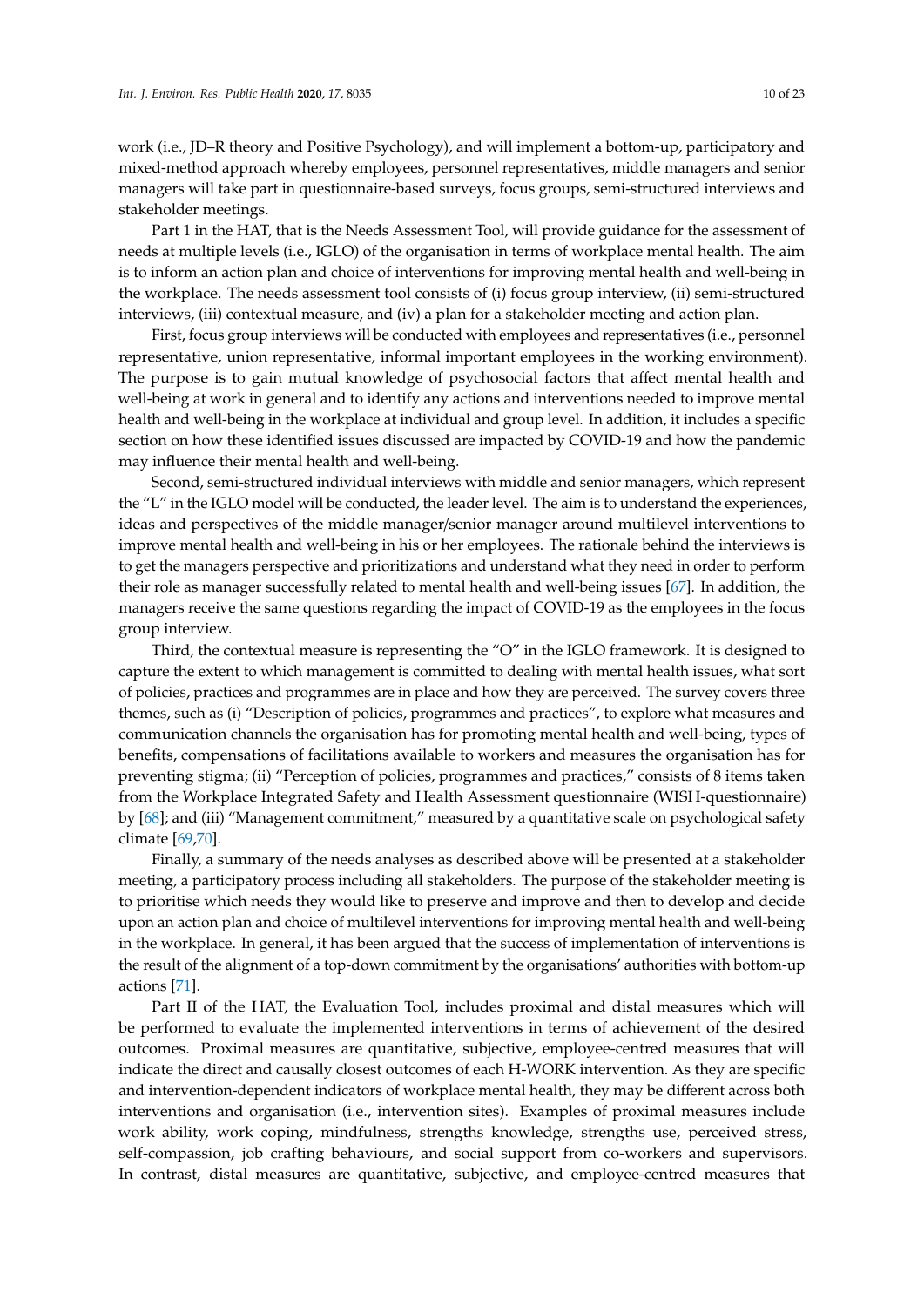will indicate the indirect and causally far outcomes of each H-WORK intervention. They will indicate improvements in global workplace mental health following the implementation of H-WORK interventions. As being general and comprehensive indicators of workplace mental health, they will be the same across both interventions and testbeds. Examples of distal measures include mental health and well-being (e.g., work-related anxiety, depression, stress, burnout, job satisfaction, work-family balance, mental health quality of life, work engagement) and organisational and performance-related outcomes (e.g., absenteeism, presenteeism, productivity loss, decreased work in-role and extra-role performance, turnover intentions, workplace mental health stigma).

In order to compare the situation before and after, distal and proximal measures are gathered again at the end of the multilevel interventions (i.e., first follow-up data collection, Figure [1\)](#page-6-0) and six months after their conclusion (i.e., second follow-up data collection, Figure [1\)](#page-6-0). In this regard, proximal measures are adapted to the different interventions carried out and the different organisational levels involved. On the contrary, distal measures are the same for the baseline and follow-up measurement points, thus ensuring the comparison of results.

#### 2.3.2. The H-WORK Intervention Toolkit (HIT)

The HIT aims to provide solutions that enhance workers' mental health protective factors and reduce psychosocial risk factors through the adoption of multilevel interventions. Interventions will be tailored to the outcomes of the needs analysis and psychosocial risk assessment conducted as part of the HAT. The HIT Protocol will facilitate the implementation of multilevel interventions taking into account potential pitfalls while ensuring the effective participation of participants. The intervention phase represents the crucial and fundamental phase of the project as it ensures that each component of the intervention is measured and linked to the outcomes at different levels.

The HIT framework provides an overview of available interventions that can be used to either enhance resources or reduce demands at different levels in the organisation. Therefore, the HIT reflects the theoretical background used in H-WORK in terms of the JD–R approach as well as the IGLO model. The HIT consists of a toolkit in which information on interventions is contained in various ways. First, HIT includes 1) an IGLO-overview of interventions that can be effective in boosting mental health and well-being at each IGLO level; 2) a JD–R framework of interventions that target issues around job demands, job resources, as well as personal resources (e.g., lack of support, high role ambiguity, work-home conflict or lack of self-efficacy). This overview creates a link between interventions and relevant JD–R outcomes; 3) a multilevel JD–R based intervention-framework, which is a combination of the above (1 and 2) and should aid users in making effective decisions on which intervention to implement given the type of issues encountered at each level in the organisation. In order to be effective and easy-to-use, the HIT is presented with a clear set of guidelines on how to use the HIT (i.e., HIT Protocol) and preferably using a digital solution which can fully support the decision steps after an organisation has completed the HAT.

Criteria for selecting the interventions for the HIT include a solid theoretical base [\[72\]](#page-20-4) and adaptability to fulfil the needs of various stakeholders in the organisation (i.e., employees, leaders, CEOs). In line with the focus of the H-WORK project to promote mental health, only primary and secondary interventions are included, as these are focussed on reducing stressors from the working environment and boost resilience and empowerment in dealing with stressors, respectively. The interventions in the HIT framework are organised and presented for each IGLO level. Examples of individual-level interventions encompass those based on mindfulness [\[41\]](#page-18-16), job crafting [\[73\]](#page-20-5), and training generally addressing personal resources [\[74\]](#page-20-6) such as, for instance, work-anxiety coping strategies [\[75\]](#page-20-7), employees' self-efficacy [\[76\]](#page-20-8), or workplace physical activity [\[77\]](#page-20-9). Group-level interventions typically address workshops on team cohesion, communication and performance [\[78\]](#page-20-10). Leader-level interventions may correspond, for example, to coaching-based leadership programs [\[79\]](#page-20-11), increasing leaders' capabilities to manage workers' well-being and mental health, and leadership styles that may improve working conditions and workers' mental health and well-being. Finally, organisation-level interventions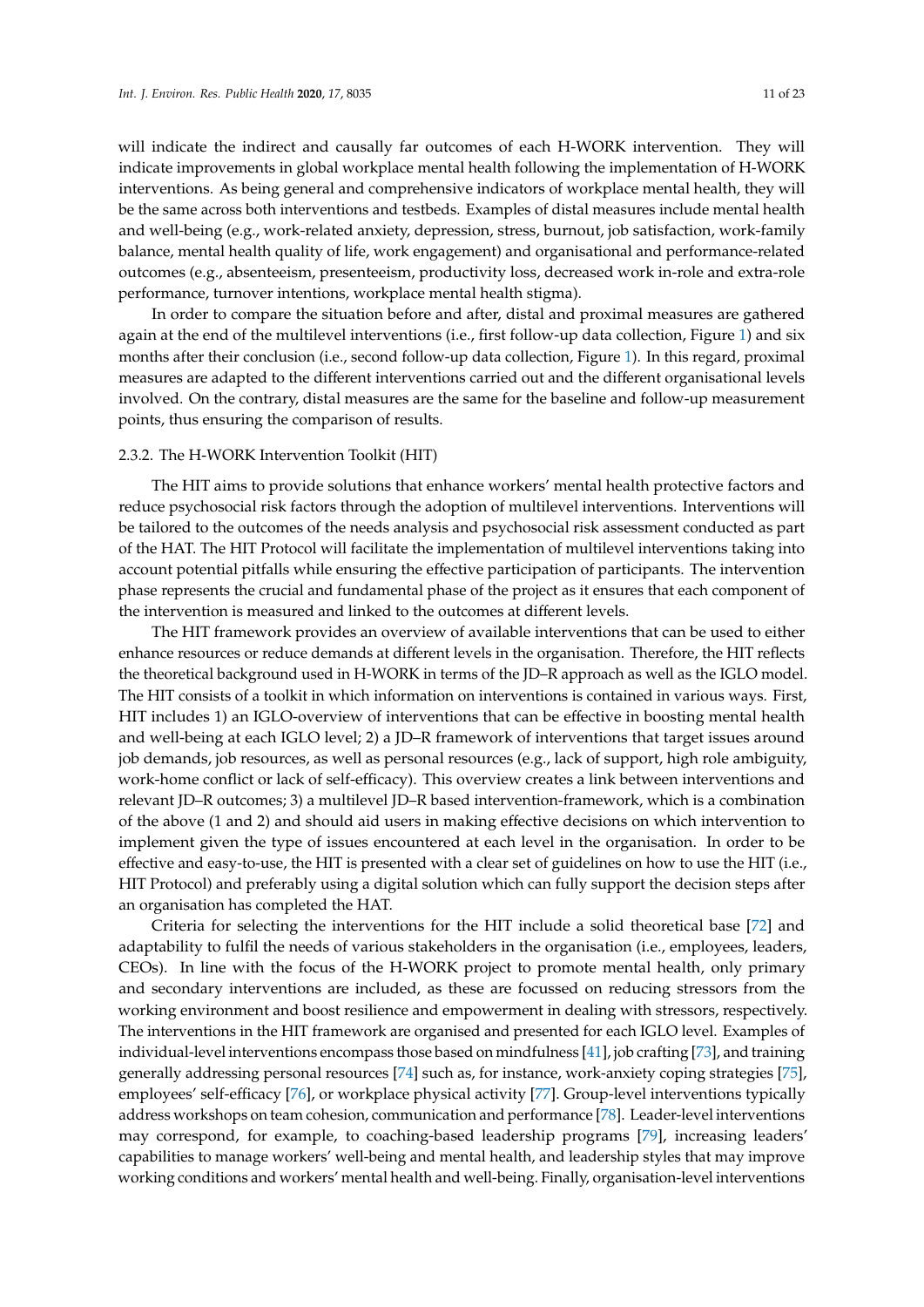might include, among others, job redesign activities, such as work shifts rescheduling [\[80](#page-20-12)[,81\]](#page-20-13) or changing working practices and procedures, and developing human resources and occupational health policies to support workers' mental health and well-being.

For each intervention, the HIT framework will provide information in terms of: intervention theme (e.g., mindfulness-based), intervention name (as mentioned in the literature), purpose of intervention, intervention method (e.g., online training), timeframe, ease of implementation, the process working mechanisms, the content working mechanisms, the context requirements, the proximal and distal outcomes that can be customised and included into the HAT, the primary associated JD–R themes (e.g., communication), and references to articles that have tested or used the intervention. The main aim of the HIT is to help leaders, managers, policymakers to make an informed decision and select the most appropriate multilevel interventions based on the needs highlighted in the HAT analysis.

So, ultimately, the HIT framework functions as a database, where potential risks in the psychosocial work environment or vulnerabilities in employees, are linked to various types of interventions for each IGLO level. The database will be composed of interventions selected according to precise criteria and reflecting the theoretical basis of the project (e.g., focus on mental health and well-being outcomes; include theoretical mechanisms explaining why the content will work; have demonstrated a positive effect on mental health and well-being outcomes, using randomised-control trial, a quasi-experiment or at least pre- post measurement study designs; use validated outcome measures to examine effects on mental health and well-being; include information on the process of implementation). For example, if the outcome of the HAT is that emotional demands are an important issue among employees, then a stress management intervention can be recommended at the individual level and a group team building intervention can be recommended at the group level, because both interventions are likely to affect emotional demands. It might also be possible to target different needs from the HAT. For example, a stress management intervention at the individual level might be selected to minimise emotional demands, and a coaching-based leadership intervention to enhance supervisor support. In both cases, interventions are applied at multiple levels to improve the mental health of employees either directly or indirectly based on the specific needs identified. As such, the HIT framework will form an integrated whole rather than a collection of stand-alone tools. This is important, also given the current challenges with regards to how COVID-19 impacts workplaces, employees and their families. The HIT will therefore also include interventions suitable for tackling mental health issues as an outcome of the COVID-19 crisis.

## 2.3.3. The H-WORK Evaluation Toolkit (HET)

The H-WORK Evaluation Toolkit (HET) aims to ensure continuous process evaluation of the HIT interventions along with the assessment of their economic impact. HET is closely related to HAT, as together they aim to explore both the conditions and mechanisms that lead to the desired results, in which circumstances interventions will be most effective, and how they can be transferred in the most effective way.

To reach this goal, the H-WORK project employs a realist evaluation approach [\[44\]](#page-18-19). In doing so, the project moves beyond answering the simple question of whether an intervention works to answering the questions of what works for whom under which circumstances [\[60\]](#page-19-10). Realist evaluation is used to overcome the dichotomy between process and effect evaluation, integrating both types of evaluation [\[81\]](#page-20-13). Central to realist evaluation is the development, testing and refinement of Context-Mechanism-Outcome (CMO) configurations [\[44\]](#page-18-19). These configurations are programme theories (to be developed according to the multilevel interventions chosen) aimed at testing under which circumstances (i.e., Context) the working ingredients (i.e., Mechanisms) of the intervention are triggered and bring about the intended effects (i.e., Outcomes). As the intervention content is developed, CMO-configurations are developed too, and realist evaluation focusses on testing these configurations. After testing the configurations, they may need to be refined, for instance, they may need to be altered based on the results of the performed evaluation [\[82\]](#page-20-14).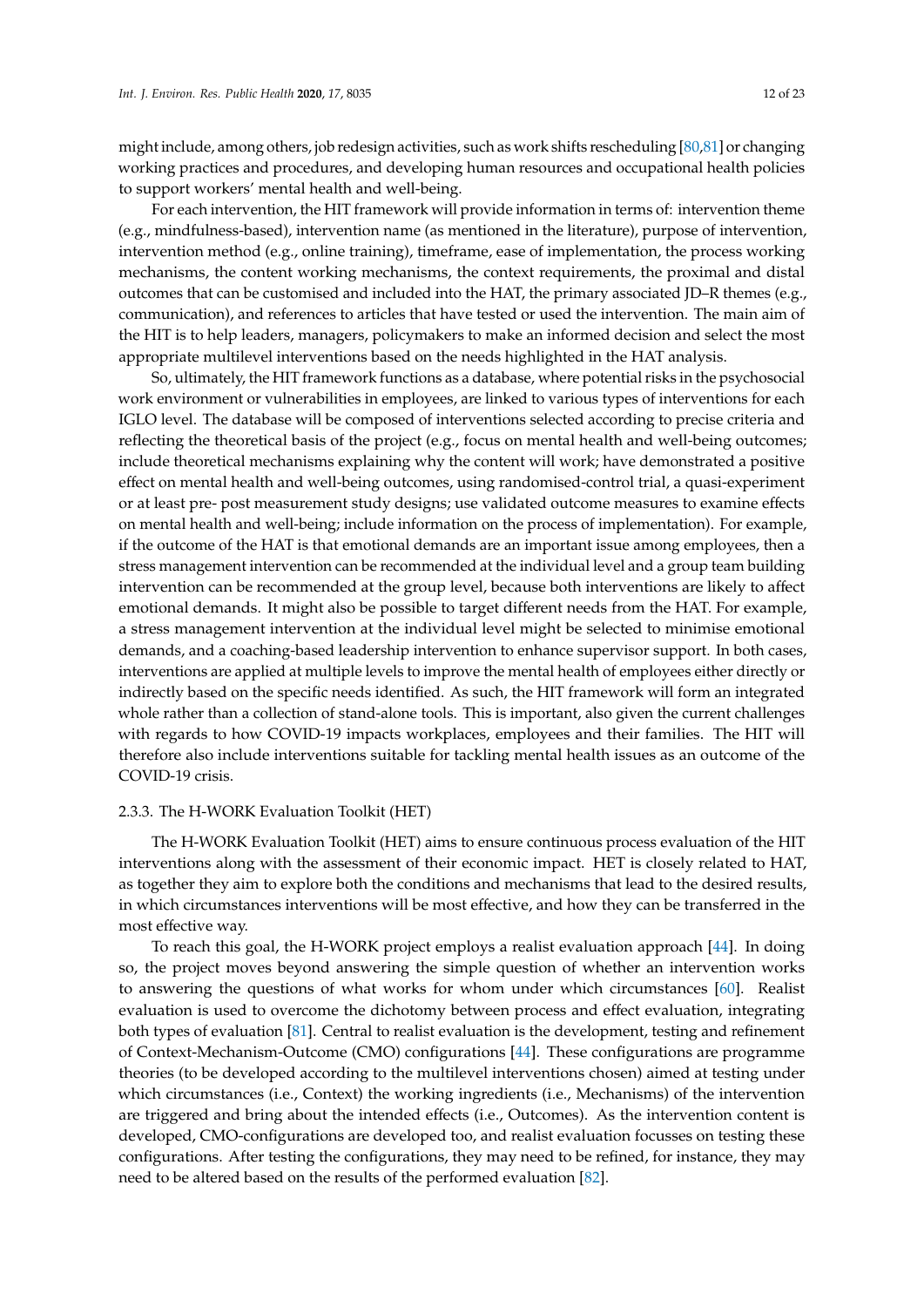The H-WORK realist evaluation framework, emphasising the importance of ongoing evaluation to capture development in processes, is based on the framework proposed for the evaluation of organisational health interventions by Nielsen and Abildgaard [\[62\]](#page-19-12), the Baldwin and Ford training transfer model [\[83\]](#page-20-15) and the more recent Dynamic Transfer Model [\[84\]](#page-20-16). A key element of the HET is a mixed-methods approach to data collection, with multiple surveys at different phases of the H-WORK project supplemented with focus groups and interventions. In Figure [3,](#page-12-0) the overall evaluation framework is outlined.

<span id="page-12-0"></span>

**Figure 3.** The H-WORK HET. **Figure 3.** The H-WORK HET.

Pre-intervention (i.e., Time 1), together with the baseline of the HAT, key contextual factors Pre-intervention (i.e., Time 1), together with the baseline of the HAT, key contextual factors believed to influence whether mechanisms are triggered will be explored. Key contextual factors are management commitment to managing workers' mental health and well-being [68,8[5\]](#page-20-0) [and](#page-20-17) the opportunities of workers to influence the strategies for managing mental health and well-being in the opportunities of workers to influence the strategies for managing mental health and well-being in the workplace. Equally important precursors of the intervention uptake is the communication about the workplace. Equally important precursors of the intervention uptake is the communication about the intervention [68,86], as well as workers' readiness for change [87], i.e., they see a need for change and intervention [\[68,](#page-20-0)[86\]](#page-20-18), as well as workers' readiness for change [\[87\]](#page-20-19), i.e., they see a need for change and feel the H-WORK project will enable the necessary change. Other important contextual factors that feel the H-WORK project will enable the necessary change. Other important contextual factors that  $m_{\rm H}$  influence up take of the intervention is quantitative work demands and autonomy, meaning that  $\alpha$ may influence uptake of the intervention is quantitative work demands and autonomy, meaning that may increase that workers need sufficient time and decision latitude to engage in intervention activities [\[88](#page-20-20)[,89\]](#page-21-0).

During the intervention (i.e., Time 2), data will be collected from the ongoing intervention activities themselves, be it training or workshops. For example, trainers and consultants need to be perceived to understand the needs of participants and the organisations, and the material and tools used as part of intervention activities need to support the process and learning, and there needs to be a supportive atmosphere where participants feel they can voice freely [90]. For online activities, the technological platform might be expected to be a[n im](#page-21-2)portant mechanism (i.e., usability) [91]. Voluntary participation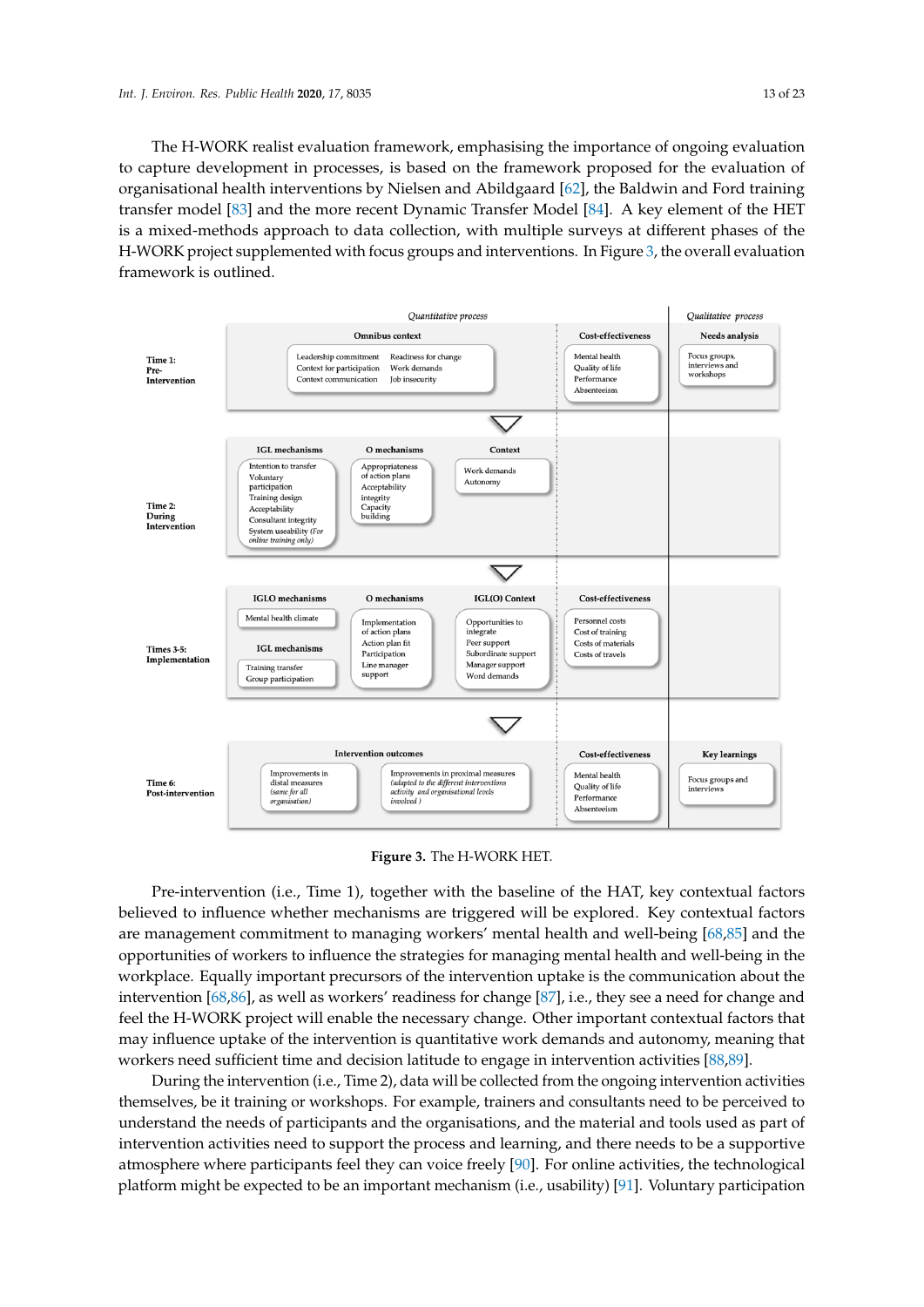is also important [\[92\]](#page-21-3). Intent to transfer may be an important intermediate outcome [\[84\]](#page-20-16). If workers do not intend to transfer skills and knowledge learned into changes in emotions, cognition and behaviours, intervention activities are unlikely to have a long-term effect. Where action plans have been developed, particularly at the organisational level, the participants' appraisals of these action plans, i.e., that the action plans address the most pressing issues and will be impactful, will be measured [\[86\]](#page-20-18).

Once intervention activities are implemented (i.e., Time 3-5), changes in cognitions, emotions and behaviours, including changes to work practices and procedures, need to be integrated into daily work and maintained over time in order to have a sustainable impact on mental health and well-being [\[83\]](#page-20-15). One important mechanism is overall changes in the attitude and ability to manage employee mental health and well-being, regardless of the level of intervention. Other significant process mechanisms include actual training transfer, that is the extent to which learned emotions, cognitions and behaviours are used in daily working life to minimise perceptions of demands and increase resources and for intervention including explicit action plans, these need to be implemented according to plan [\[89\]](#page-21-0). It is important that participants have the opportunity to influence the implementation process [\[26\]](#page-18-1) and have the support of line managers and peers to make the necessary changes to emotions, cognitions and behaviours [\[84\]](#page-20-16). As in previous phases of intervention, it is important that participants have the opportunity to change their behaviours, they have opportunities to integrate changes to change emotions, cognitions and behaviours into their daily working life [\[84\]](#page-20-16) and their workload is not so excessive that it prevents them from making changes [\[93\]](#page-21-4). By measuring the process mechanisms and contextual factors over multiple time points, we are able to capture the dynamic interactions between processes and context. For example, if a trainee attempts to change their behaviours, but the immediate manager and colleagues do not support such change, it is likely that we will see fewer attempts to transfer three months later [\[68\]](#page-20-0). We will feed back the results of the three-monthly surveys to participating organisations to enable adjustments to the implementation process. Such adjustments may increase the effectiveness of interventions as learning is implemented during the process, rather than extracted at the end of the project [\[94\]](#page-21-5).

At the first follow-up (i.e., Time 6), information on the content mechanisms (i.e., proximal outcomes) and distal outcomes will be collected, including an overall measure of whether participants have experienced an improvement or deterioration of the ability to manage mental health and well-being in terms of their own ability as individuals, their work group's ability, the ability of the leader and the organisation's ability as a whole [\[95\]](#page-21-6). After the first follow-up, the comprehensive quantitative process evaluation will be supplemented with focus groups and semi-structured interviews with workers, managers and other key stakeholders to extract key learning about the intervention process [\[62\]](#page-19-12).

A major limitation of existing workplace interventions is the lack of cost-effectiveness evaluation, in particularly in SMEs. To address this issue, the H-WORK project will perform an economic evaluation to assess the cost-effectiveness and business case (i.e., budget impact) of the implemented interventions from the employer perspective. For a more comprehensive description of the key characteristics (i.e., outcomes and cost measures) of the types of economic evaluation the H-WORK project will perform, see [\[96\]](#page-21-7). The baseline and follow-up data collection of distal measures will include outcomes (e.g., mental health, quality of life, performance) of each H-WORK intervention for the cost-effectiveness analysis. Concerning the cost data, when the employer's perspective is applied, only health-related costs incurred by the employer are considered [\[97\]](#page-21-8). The employer expenses include both costs related to work absenteeism and presenteeism. Information on sickness absenteeism from work at baseline and follow-up will be obtained from participants to calculate costs related to absenteeism. In addition, self-reported presenteeism using the World Health Organization's Health and Work Performance Questionnaire [\[98\]](#page-21-9), will be obtained to evaluate the indirect workplace costs due to illness. For employers, an intervention's effect on employee's performance is highly important to the company's bottom line. Presenteeism is particularly important because mental health issues are mostly chronic, which means presenteeism costs may exceed sickness absenteeism costs due to reduced work performance.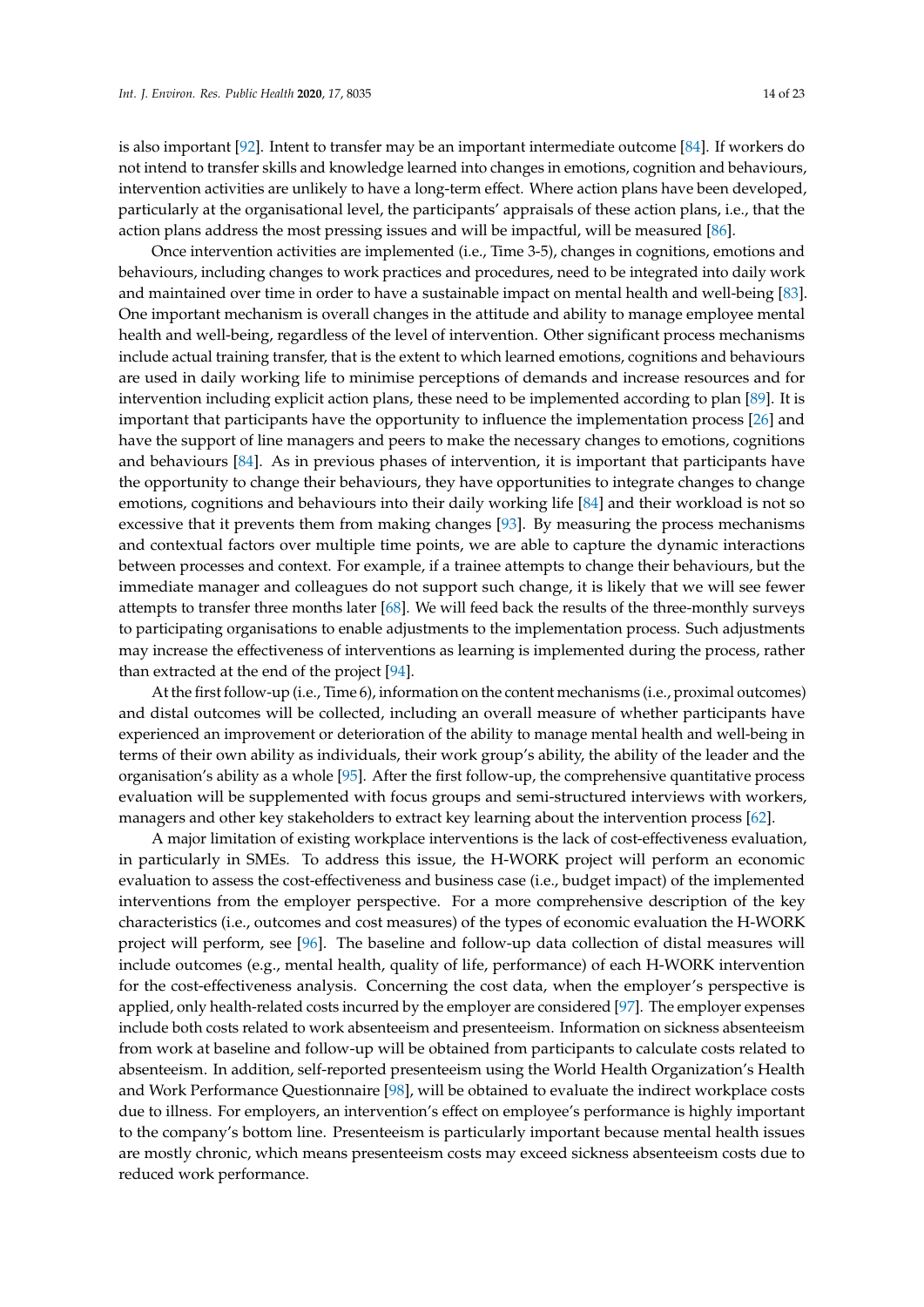As part of the implementation phase, the cost of implementation component of each intervention at different levels are measured to evaluate the cost of these interventions. The costs of each H-WORK intervention will be collected using a bottom-up micro-costing approach (i.e., detailed data recorded on the number of resources consumed as well as their respective unit costs) [\[99\]](#page-21-10), once every quarter after baseline until the first follow-up from employees to capture which resources were expended [\[100\]](#page-21-11). Intervention costs include all costs related to the implementation of intervention, which cover personnel costs (e.g., i.e., time needed for training, administration and implementation), and the costs of materials needed for implementation of the intervention (e.g., supplies or equipment including donated items). Healthcare utilisation costs included primary care costs, medication, and patient and informal care cost will not be collected because of the scope of the project capturing the costs for organisations rather than societal costs. However, individuals who participate in implementation-related activities may also experience indirect (i.e., "opportunity") costs as a result of lost time spent on usual professional activities. Therefore, costs of travel and meeting time will be gathered only for participants, not on sickness absence to calculate the cost of lost time to participate in implementation-related activities. The mean cost at the different levels of implementation can be used to calculate a cost-effectiveness ratio or a net benefit (i.e., the mean differences between cost and benefits) of the interventions in monetary terms. The results of the cost-effective analysis will be presented as cost-effectiveness ratio (CER) and that of the net benefit will be presented as a cost impact to make a business case to employers.

The HET protocol has been designed to identify to whom and under what circumstances [\[60\]](#page-19-10) the multilevel interventions have had an impact in terms of improved working conditions, mental health and well-being and at the same time evaluating their cost-effectiveness The post-intervention phase is aimed at collecting all the necessary data for evaluating the effectiveness of the interventions, their cost-effectiveness and to link the working mechanisms at each level of the organisation to the outcomes.

### **3. Discussion**

Research conducted within the H-WORK project is expected to significantly contribute to the understanding of how to promote mental health at work, especially after the Covid-19 pandemic.

First of all, the H-WORK project will increase the knowledge currently available regarding the concept of "multilevel-ness" in the realm of workplace mental health interventions. The experiences that will be conducted in the ten European intervention sites, covering different sectors, both public and private, within a time frame of about three years, has in itself a suggestive potential that can expand the concept that we have of multilevel interventions as of now. As suggested by Bakker and Demerouti [\[29\]](#page-18-4) the data available are scarce, and there is still much to be done to broaden our understanding of how the different levels (e.g., IGLO) can influence each other in a synergistic manner when it comes to promoting individual and organisational well-being.

In this sense, the use of a mixed-method approach allows to deepen the issue of multilevel mental health. In the iterative process designed for the H-WORK project, interviews, participatory focus groups together with standardised surveys and register data are collected before, during and after the implementation of multilevel interventions. This intervention strategy offers a relevant opportunity considering the knowledge acquired through data triangulation adopted in previous research and acquired from different organisational sectors [\[101](#page-21-12)[–103\]](#page-21-13). The direct participation of managers, coordinators, employees, and safety representatives constitutes a pivotal point for the understanding of those factors that can facilitate or slow down a process of well-being improvement across multiple levels of the organisation. Staff inclusion as active agents of change, conceived as a necessary prerequisite for interventions within companies [\[104\]](#page-21-14), can facilitate the understanding of the synergistic effects of multilevel interventions, an aspect that can significantly enhance the current design of existing improvement programs.

Realist evaluation plays a key role within this project, as it constitutes the primary means of monitoring the evolution of interventions implemented throughout the project itself. Within a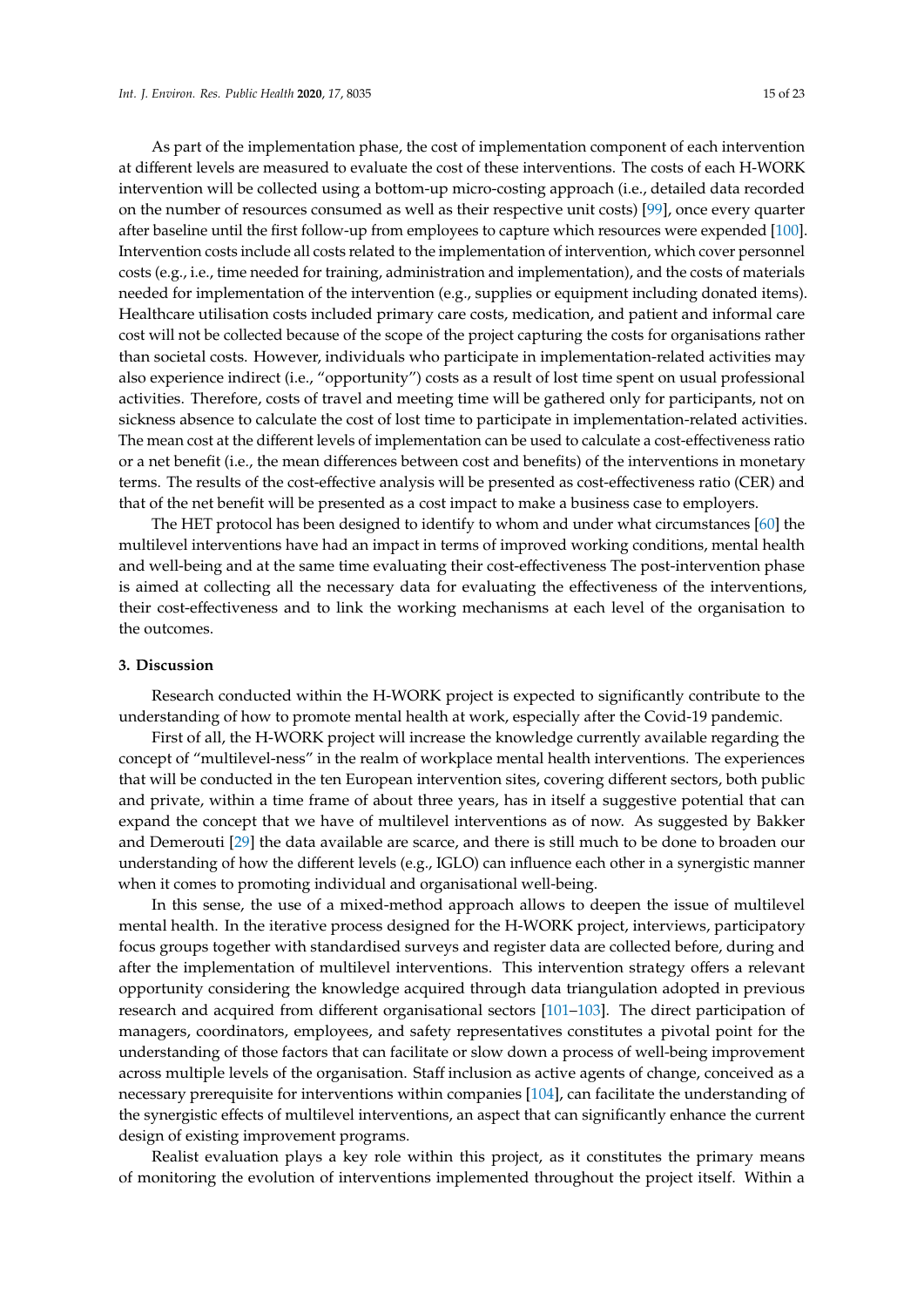longitudinal perspective, a constant monitoring approach at the four organisational levels (i.e., IGLO) enables the identification of contextual factors that can facilitate or hinder the implementation of interventions and their effectiveness. Considering the application of this monitoring strategy across different business and organisational contexts, the impact of the obtained results may be of great support for employers, stakeholders and policymakers in the implementation of new initiatives of multilevel interventions for mental health. The realist evaluation will highlight what worked, for whom and under what circumstances [\[60\]](#page-19-10), deepen the knowledge of multilevel interventions prerequisite mostly for SMEs and public organisations which suffers from a lack of effective procedures and working mechanisms [\[14\]](#page-17-6).

Overall, the H-WORK project adopts both a bottom-up and a top-down perspective on implementing workplace mental health interventions, complementarily. On the one hand, it is bottom-up because it considers employees' participation and involvement, which may favour or obstruct intervention implementation and success depending on how it is managed. On the other hand, it is top-down because it considers the employer's perspective in terms of financial-economic costs—which, again, may favour or obstruct intervention implementation depending on how cost-effectiveness awareness is managed. This would facilitate a shared understanding and more realistic expectations for the interventions, and hence a more successful implementation process.

Moreover, the substantial use of digital solutions for the promotion of well-being and mental health in the H-WORK project will bring new knowledge in this regard. Especially after the extraordinary event of the Covid-19 pandemic, this issue has taken an even more central role in the current landscape considering isolation, decreased physical activity, and increased rumination [\[105\]](#page-21-15). It is conceivable to imagine that organisations must tackle a great challenge in trying to preserve the health and safety of their employees and, especially in the public sector, of their customers. For this reason, an increasingly widespread adoption of digital solutions that are being tested and validated according to a scientific and evidence-based approach is desirable [\[106\]](#page-21-16). The contribution of the current project can lay the foundations for future digital solutions that will pursue the promotion of mental health according to a multilevel approach.

H-WORK will have an impact on the economic burden represented by the sum of increasing healthcare costs and decreasing labour productivity, reducing the overall costs that can be associated with poor mental health in the workplace, as well as improving workers' mental health through properly designed and implemented health promotion interventions. Monitoring intervention sites' performance, productivity and economic indicators throughout the project is an essential step in assessing the effectiveness of interventions in relation to their cost and impact on the organisational budget, although those issues are hardly addressed when it comes to implementing work strategies or interventions to promote well-being [\[107\]](#page-22-0). The affordability of interventions is another key point that will help and support senior management, decision-makers and policy-makers to highlight and understand the mechanisms that bring desired results in terms of mental health promotion at work, where these mechanisms are successful as well as cost-effective through informed decision-making practices.

The expected results of the project study should be considered in the light of the limits of the research. The present project study has embraced a multilevel analysis approach. However, an advanced version of the IGLO model [\[108\]](#page-22-1) also includes the overarching and social context i.e., IGLOO, [\[23\]](#page-17-14), that is the national legislation and social welfare policy. In the H-WORK project, the focus concern interventions within the organisation as depicted in [\[108\]](#page-22-1) while societal interventions are beyond the scope of the study, namely the second O of the IGLOO model. Furthermore, the economic analysis covering the IGLO-levels (individual, group, leader and organisational) in the organisation takes the provider or employer perspective, which means that it will consider cost/benefits within the organisation. However, the economic analysis will include some costs e.g., country-specific social security contribution which are decided at the national level while the interview conducted during the process evaluation will allow to consider the overarching context level see also [\[23\]](#page-17-14) that is the impact of different national contexts. Future studies addressing the impact multilevel interventions designed to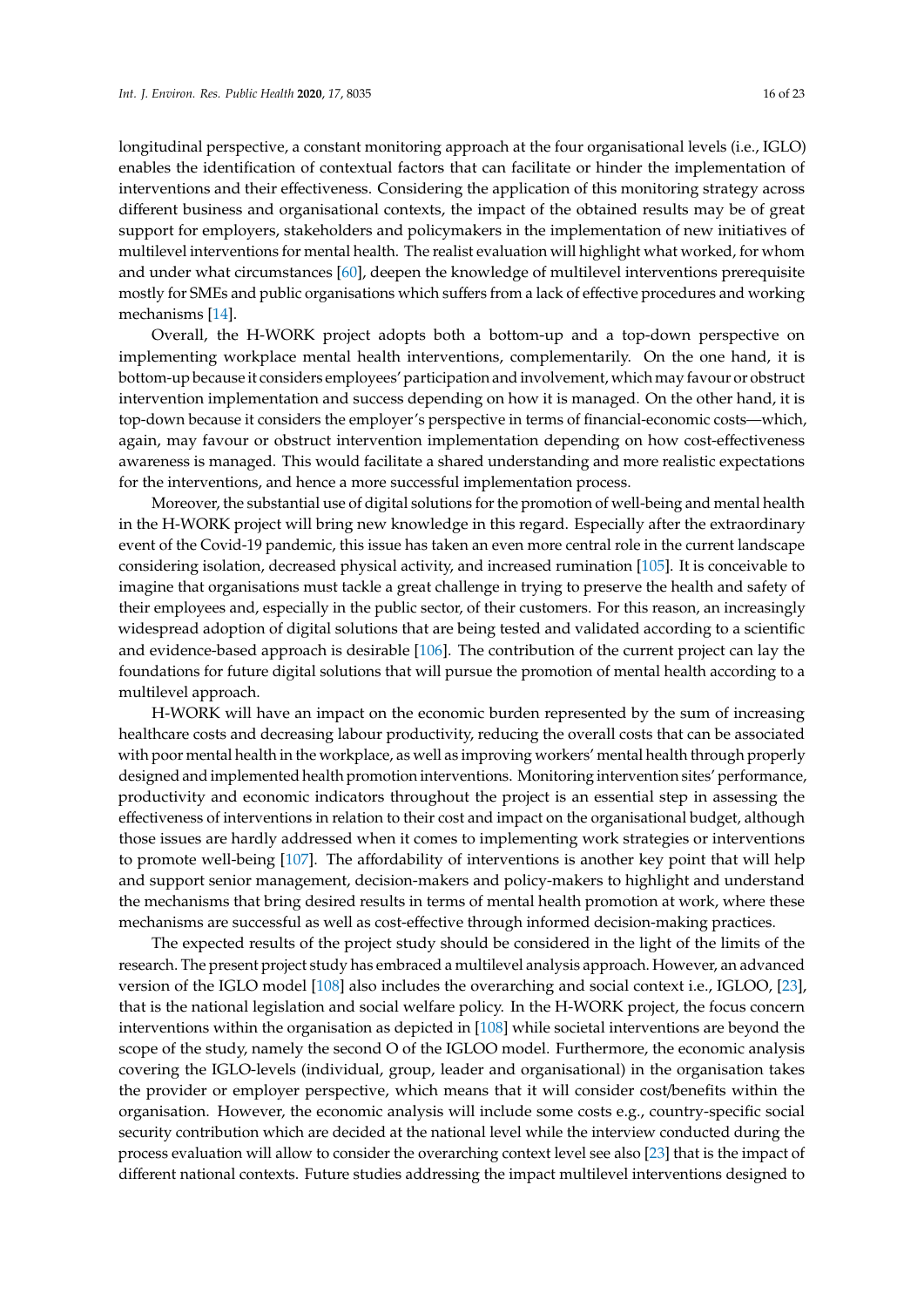promote mental health in the workplace at the over-arching level of analysis either from an economic and societal perspective are highly encouraged.

## **4. Conclusions**

This paper describes the theoretical foundations, conceptual model, study design and methodological approaches of the EU H2020 H-WORK project, which aims to design, develop, implement, test and validate multilevel interventions for promoting mental health in public workplaces and small- and medium-sized enterprises (SMEs). By highlighting the working mechanisms involved in mental health promotion at different levels of the organisation, the research should provide innovative insights on how to improve working conditions around Europe.

**Author Contributions:** Conceptualisation, M.D.A., D.G. K.N. and L.P.; writing—original draft preparation, M.D.A. D.G., K.N., E.A., M.C., S.T.I., G.M., M.v.d.H., R.B.L.S., V.P. and R.C.; writing—review and editing, M.D.A. D.G., K.N., E.A., M.C., S.T.I., G.M., M.v.d.H., R.B.L.S., V.P. and R.C.; supervision, project administration and funding acquisition, L.P. All authors have read and agreed to the published version of the manuscript.

**Funding:** This paper has received funding from the European Union's Horizon 2020 research and innovation programme under the project H-WORK—Multilevel Interventions to Promote Mental Health in SMEs and Public Workplaces (grant agreement No 847386). The material presented and views expressed here are the responsibility of the authors only. The EU Commission takes no responsibility for any use made of the information set out.

**Acknowledgments:** The authors would like to thank all the other H-WORK Consortium members who contributed to the project development and are currently contributing to its implementation in various but indispensable ways: Edoardo Pische, Annagrazia Tria, Dina Guglielmi, Roberta Biolcati, Roberta Bonfiglioli, Elena Luppi and Aurora Ricci from Alma Mater Studiorum—University of Bologna; Beate Muschalla and Lilly Werk from the Technische Universität Braunschweig; Carolyn Axtell and Cristian Vasquez from The University of Sheffield; Josefina Peláez Zuberbühler, Mabel San Román Niaves, Christian Coo and Marisa Salanova from Universitat Jaume I De Castellon; Edwin van Hooft from Universiteit Van Amsterdam; Karoline Grødal and Helene Vedlog from Norges Teknisk-Naturvitenskapelige Universitet NTNU; Anne Etzelmüller, Isabelle Wenck and Elena Heber from GET.ON Institut fur Online Gesundheitstrainings Gmbh; Rudolf Kubík, Martin Tušl, Linda Krumpholcová, Ivana Šípová Fabianová and Radvan Bahbouh from QED Group; Daniele Tovoli and Paola Pesci from Azienda Unità Sanitaria Locale di Bologna; Francisco Javier García González and Maria Josè Gisbert from Valora Prevención; Alice Facchini and Alessandro Gabriele from Open Group Società Cooperativa Sociale O.N.L.U.S.; Sabine Steyaert, Ole Tunold, Julie Vandenborre and Bruna Zani from the European Federation of Psychologists' Associations; Richard Wynne and Maria Dolores Sole from the European Network for Workplace Health Promotion.

**Conflicts of Interest:** The authors declare no conflict of interest.

## **References**

- <span id="page-16-0"></span>1. WHO. Mental Health Action Plan 2013–2020. Available online: https://www.who.int/[mental\\_health](https://www.who.int/mental_health/publications/action_plan/en/)/ [publications](https://www.who.int/mental_health/publications/action_plan/en/)/action\_plan/en/ (accessed on 13 July 2020).
- 2. European Commission. "Together for mental health and well-being". European Pact for Mental Health and Well-Being. In Proceedings of the EU High-Level Conference, Brussels, Belgium, 12–13 June 2008. Available online: https://ec.europa.eu/health/[ph\\_determinants](https://ec.europa.eu/health/ph_determinants/life_style/mental/docs/pact_en.pdf)/life\_style/mental/docs/pact\_en.pdf (accessed on 15 June 2019).
- <span id="page-16-1"></span>3. European Commission. *European Framework for Action on Mental Health and Wellbeing*; EU Joint Action on Mental Health and Wellbeing: Brussels, Belgium, 2016. Available online: https://ec.europa.eu/research/participants/data/ref/h2020/other/[guides\\_for\\_applicants](https://ec.europa.eu/research/participants/data/ref/h2020/other/guides_for_applicants/h2020-SC1-BHC-22-2019-framework-for-action_en.pdf)/h2020-SC1-BHC-22- [2019-framework-for-action\\_en.pdf](https://ec.europa.eu/research/participants/data/ref/h2020/other/guides_for_applicants/h2020-SC1-BHC-22-2019-framework-for-action_en.pdf) (accessed on 15 June 2019).
- <span id="page-16-2"></span>4. Wittchen, H.U.; Jacobi, F.; Rehm, J.; Gustavsson, A.; Svensson, M.; Jönsson, B.; Olesen, J.; Allgulander, C.; Alonso, J.; Faravelli, C.; et al. The size and burden of mental disorders and other disorders of the brain in Europe 2010. *Eur. Neuropsychopharm.* **2011**, *21*, 655–679. [\[CrossRef\]](http://dx.doi.org/10.1016/j.euroneuro.2011.07.018)
- <span id="page-16-3"></span>5. Leka, S.; Jain, A. EU Compass for Action on Mental Health and Wellbeing—Mental Health in the Workplace in Europe. Available online: https://[ec.europa.eu](https://ec.europa.eu/health/)/health/ (accessed on 12 March 2019).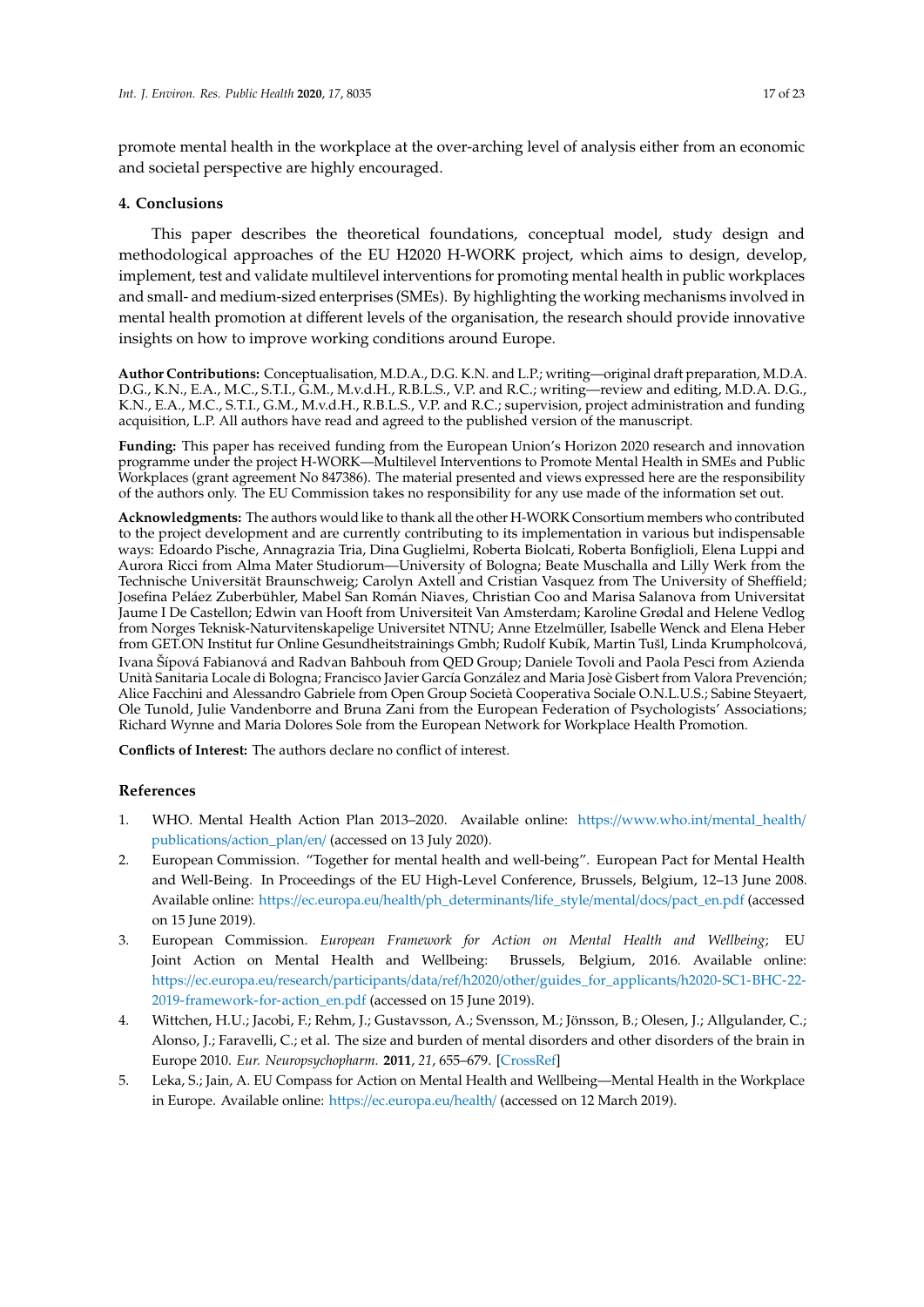- 6. Eurostat, E.C. *Health and Safety at Work in Europe-A Statistical Portrait: Data 1999–2007*; European Communities: Luxembourg, 2010. Available online: https://[ec.europa.eu](https://ec.europa.eu/eurostat/documents/)/eurostat/documents/ (accessed on 15 June 2019).
- <span id="page-17-0"></span>7. Von Thiele, S.U.; Hasson, H. Employee self-rated productivity and objective organisational production levels: Effects of worksite health interventions involving reduced work hours and physical exercise. *J. Occup. Environ. Med.* **2011**, *53*, 838–844. [\[CrossRef\]](http://dx.doi.org/10.1097/JOM.0b013e31822589c2)
- <span id="page-17-1"></span>8. Dennerlein, J.T.; Burke, L.; Sabbath, E.L.; Williams, J.A.R.; Peters, S.E.; Wallace, L.; Karapanos, M.; Sorensen, G. An integrative total worker health framework for keeping workers safe and healthy during the COVID-19 pandemic. *Hum. Factors.* **2020**, *62*. [\[CrossRef\]](http://dx.doi.org/10.1177/0018720820932699)
- 9. Occupational Safety and Health Administration (OSHA). *Guidance on Preparing Workplaces for COVID-19*; Department of Labor: Washington, WA, USA, 2020. Available online: https://[www.osha.gov](https://www.osha.gov/Publications/OSHA3990.pdf)/Publications/ [OSHA3990.pdf](https://www.osha.gov/Publications/OSHA3990.pdf) (accessed on 4 August 2020).
- <span id="page-17-2"></span>10. Ren, T.; Cao, L.; Chin, T. Crafting jobs for occupational satisfaction and innovation among manufacturing workers facing the COVID-19 crisis. *Int. J. Environ. Res. Public Health* **2020**, *17*, 3953. [\[CrossRef\]](http://dx.doi.org/10.3390/ijerph17113953) [\[PubMed\]](http://www.ncbi.nlm.nih.gov/pubmed/32503169)
- <span id="page-17-3"></span>11. Ruhle, S.A.; Breitsohl, H.; Aboagye, E.; Baba, V.; Biron, C.; Correia Leal, C.; Dietz, C.; Ferreira, A.I.; Gerich, J.; Johns, G.; et al. "To work, or not to work, that is the question"—Recent trends and avenues for research on presenteeism. *Eur. J. Work Organ. Psychol.* **2020**, *29*, 344–363. [\[CrossRef\]](http://dx.doi.org/10.1080/1359432X.2019.1704734)
- <span id="page-17-4"></span>12. Alexandrova-Karamanova, A.; Todorova, I.; Montgomery, A.; Panagopoulou, E.; Costa, P.; Baban, A.; Davas, A.; Milosevic, M.; Mijakoski, D. Burnout and health behaviors in health professionals from seven European countries. *Int. Arch. Occup. Environ. Health* **2016**, *89*, 1059–1075. [\[CrossRef\]](http://dx.doi.org/10.1007/s00420-016-1143-5) [\[PubMed\]](http://www.ncbi.nlm.nih.gov/pubmed/27251338)
- <span id="page-17-5"></span>13. International Labour Organization (ILO). *Safety and Health at the Heart of the Future of Work. Building on 100 Years of Experience*; ILO Publications: Geneva, Switzerland, 2019; ISBN 978-92-2-133151-3.
- <span id="page-17-6"></span>14. EU-OSHA. *Psychosocial Risks in Europe: Prevalence and Strategies for Prevention*; Publications Office of the European Union: Luxembourg, 2019. Available online: https://osha.europa.eu/en/[tools-andpublications](https://osha.europa.eu/en/tools-andpublications/publications/reports/)/ [publications](https://osha.europa.eu/en/tools-andpublications/publications/reports/)/reports/ (accessed on 15 June 2019).
- <span id="page-17-7"></span>15. Faragher, E.B.; Cass, M.; Cooper, C.L. The relationship between job satisfaction and health: A meta-analysis. In *From Stress to Wellbeing Volume 1*; Cooper, C.L., Ed.; Palgrave Macmillan: London, UK, 2013; pp. 254–271. [\[CrossRef\]](http://dx.doi.org/10.1057/9781137310651_12)
- 16. Kuoppala, J.; Lamminpää, A.; Husman, P. Work health promotion, job well-being, and sickness absences—A systematic review and meta-analysis. *J. Occup. Environ. Med.* **2008**, *50*, 1216–1227. [\[CrossRef\]](http://dx.doi.org/10.1097/JOM.0b013e31818dbf92) [\[PubMed\]](http://www.ncbi.nlm.nih.gov/pubmed/19001948)
- <span id="page-17-8"></span>17. Nijp, H.H.; Beckers, D.G.J.; Geurts, S.A.E.; Tucker, P.; Kompier, M.A.J. Systematic review on the association between employee worktime control and work-non-work balance, health and well-being, and job-related outcomes. *Scand. J. Work Environ. Health* **2012**, *38*, 299–313. [\[CrossRef\]](http://dx.doi.org/10.5271/sjweh.3307)
- <span id="page-17-9"></span>18. Carolan, S.; Harris, P.R.; Cavanagh, K. Improving employee well-being and effectiveness: Systematic review and meta-analysis of web-based psychological interventions delivered in the workplace. *J. Med. Internet Res.* **2017**, *19*, e271. [\[CrossRef\]](http://dx.doi.org/10.2196/jmir.7583)
- <span id="page-17-10"></span>19. Phillips, E.A.; Gordeev, V.S.; Schreyögg, J. Effectiveness of occupational e-mental health interventions: A systematic review and meta-analysis of randomized controlled trials. *Scand. J. Work Environ. Health* **2019**, *45*, 560–576. [\[CrossRef\]](http://dx.doi.org/10.5271/sjweh.3839)
- <span id="page-17-11"></span>20. McCoy, K.; Stinson, K.; Scott, K.; Tenney, L.; Newman, L.S. Health promotion in small business: A systematic review of factors influencing adoption and effectiveness of worksite wellness programs. *J. Occup. Environ. Med.* **2014**, *56*, 579–587. [\[CrossRef\]](http://dx.doi.org/10.1097/JOM.0000000000000171) [\[PubMed\]](http://www.ncbi.nlm.nih.gov/pubmed/24905421)
- <span id="page-17-12"></span>21. Organisation for Economic Co-operation and Development (OECD). *Sick on the Job? Myths and Realities about Mental Health and Work*; OECD Publishing: Paris, France, 2012; ISBN 9789264124516.
- <span id="page-17-13"></span>22. Michaels, C.N.; Greene, A.M. Worksite wellness: Increasing adoption of workplace health promotion programs. *Health Promot. Pract.* **2013**, *14*, 473–479. [\[CrossRef\]](http://dx.doi.org/10.1177/1524839913480800) [\[PubMed\]](http://www.ncbi.nlm.nih.gov/pubmed/23545334)
- <span id="page-17-14"></span>23. Nielsen, K.; Yarker, J.; Munir, F.; Bültmann, U. IGLOO: An integrated framework for sustainable return to work in workers with common mental disorders. *Work Stress* **2018**, *32*, 400–417. [\[CrossRef\]](http://dx.doi.org/10.1080/02678373.2018.1438536)
- <span id="page-17-15"></span>24. Havermans, B.M.; Schelvis, R.M.; Boot, C.R.; Brouwers, E.P.; Anema, J.R.; van der Beek, A.J. Process variables in organizational stress management intervention evaluation research: A systematic review. *Scand. J. Work Environ. Health* **2016**, *42*, 371–381. [\[CrossRef\]](http://dx.doi.org/10.5271/sjweh.3570)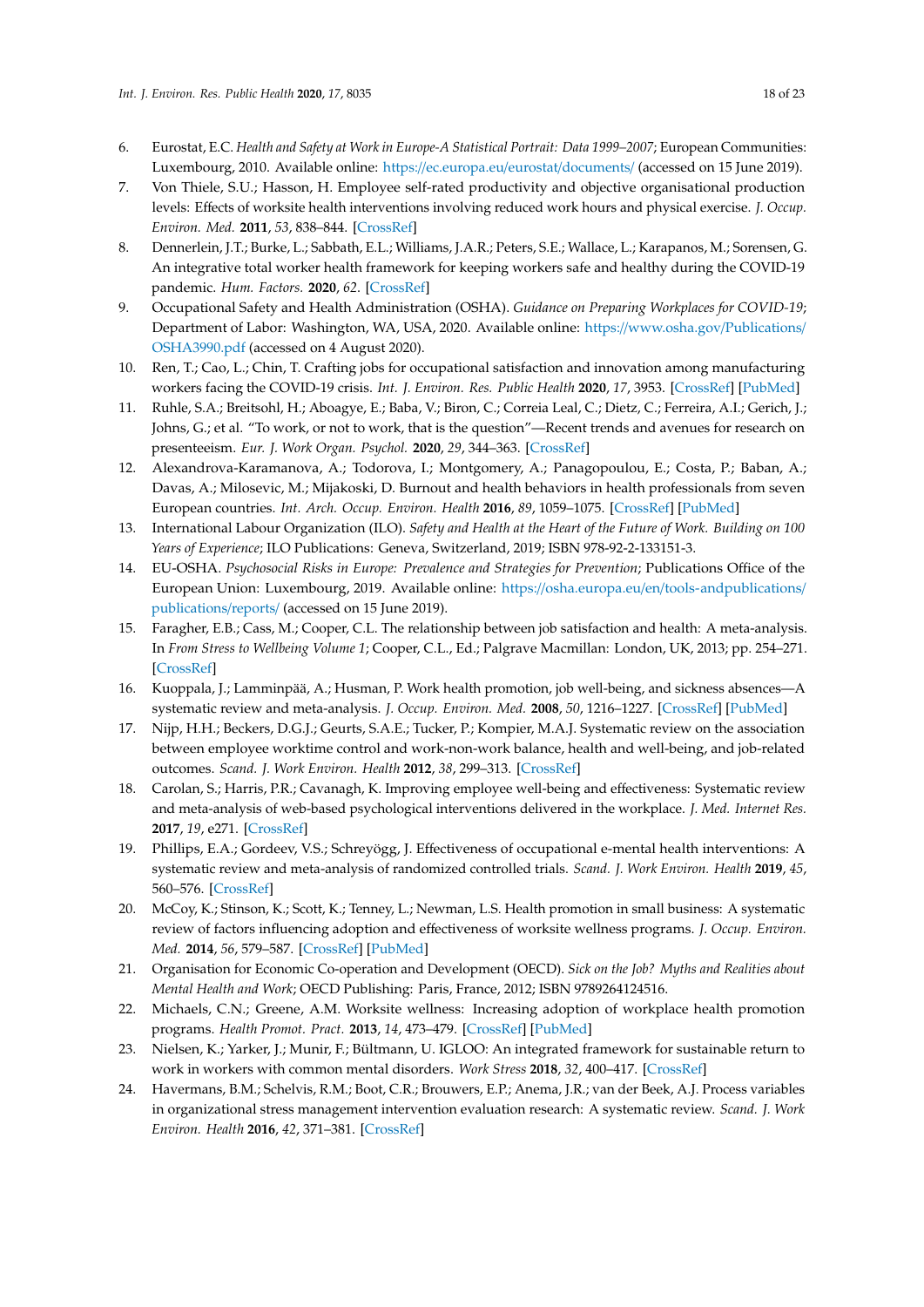- <span id="page-18-0"></span>25. Biron, C.; Karanika-Murray, M. Process evaluation for organizational stress and well-being interventions: Implications for theory, method, and practice. *Int. J. Stress Manag.* **2014**, *21*, 85. [\[CrossRef\]](http://dx.doi.org/10.1037/a0033227)
- <span id="page-18-1"></span>26. Nielsen, K.; Randall, R. The importance of employee participation and perceptions of changes in procedures in a teamworking intervention. *Work Stress* **2012**, *26*, 91–111. [\[CrossRef\]](http://dx.doi.org/10.1080/02678373.2012.682721) [\[PubMed\]](http://www.ncbi.nlm.nih.gov/pubmed/22745519)
- <span id="page-18-2"></span>27. Silvaggi, F.; Miraglia, M. Mental health at work: A review of interventions in organizations. *E-J. Int. Comp. Labour Stud.* **2017**, *6*, 1–27.
- <span id="page-18-3"></span>28. Day, A.; Nielsen, K. What does our organization do to help our well-being? Creating healthy workplaces and workers. In *An Introduction of Work and Organizational Psychology*; Chmiel, N., Fraccaroli, F., Sverke, M., Eds.; Wiley Blackwell: Hoboken, NJ, USA, 2017; pp. 295–314.
- <span id="page-18-4"></span>29. Bakker, A.B.; Demerouti, E. Multiple levels in job demands-resources theory: Implications for employee well-being and performance. In *Handbook of Wellbeing*; Diener, E., Oishi, S., Tay, L., Eds.; DEF Publishers: Salt Lake City, UT, USA, 2018; pp. 1–13.
- <span id="page-18-5"></span>30. Bakker, A.B. Towards a multilevel approach of employee well-being. *Eur. J. Work. Organ. Psychol.* **2015**, *24*, 839–843. [\[CrossRef\]](http://dx.doi.org/10.1080/1359432X.2015.1071423)
- <span id="page-18-6"></span>31. Ilies, R.; Aw, S.S.Y.; Pluut, H. Intraindividual models of employee well-being: What have we learned and where do we go from here? *Eur. J. Work. Organ. Psychol.* **2015**, *24*, 827–838. [\[CrossRef\]](http://dx.doi.org/10.1080/1359432X.2015.1071422)
- <span id="page-18-7"></span>32. Beck, D.; Lenhardt, U. Consideration of psychosocial factors in workplace risk assessments: Findings from a company survey in Germany. *Int. Arch. Occ. Environ. Health* **2019**, *92*, 435–451. [\[CrossRef\]](http://dx.doi.org/10.1007/s00420-019-01416-5)
- <span id="page-18-8"></span>33. Schuller, K. Interventions as the centerpiece of psychosocial risk assessment—Why so difficult? *Int. J. Workplace Health Manag.* **2020**, *13*, 61–80. [\[CrossRef\]](http://dx.doi.org/10.1108/IJWHM-07-2018-0098)
- <span id="page-18-9"></span>34. Pollett, H. *Mental Health Promotion: A Literature Review*; Canadian Mental Health Association: Ottawa, ON, Canada, 2007. Available online: http://www.sfu.ca/~{}hcscoop/mentalhealth/[mentalhealthpapers](http://www.sfu.ca/~{}hcscoop/mentalhealth/mentalhealthpapers/Pollet_2007.pdf)/Pollet\_ [2007.pdf](http://www.sfu.ca/~{}hcscoop/mentalhealth/mentalhealthpapers/Pollet_2007.pdf) (accessed on 18 September 2020).
- <span id="page-18-10"></span>35. Jane-Lopis, E.; Barry, M.M.; Hosman, C.; Patel, V. Mental health promotion works: A review. *Promot. Educ.* **2005**, *12*, 9–25. [\[CrossRef\]](http://dx.doi.org/10.1177/10253823050120020103x) [\[PubMed\]](http://www.ncbi.nlm.nih.gov/pubmed/15966248)
- <span id="page-18-11"></span>36. Bakker, A.B.; Demerouti, E. Job demands-resources theory: Taking stock and looking forward. *J. Occup. Health Psychol.* **2017**, *22*, 273–285. [\[CrossRef\]](http://dx.doi.org/10.1037/ocp0000056) [\[PubMed\]](http://www.ncbi.nlm.nih.gov/pubmed/27732008)
- <span id="page-18-12"></span>37. Van den Broeck, A.; De Cuyper, N.; De Witte, H.; Vansteenkiste, M. Not all job demands are equal: Differentiating job hindrances and job challenges in the Job Demands–Resources model. *Eur. J. Work Organ. Psychol.* **2010**, *19*, 735–759. [\[CrossRef\]](http://dx.doi.org/10.1080/13594320903223839)
- <span id="page-18-13"></span>38. Peterson, C.; Park, N.; Sweeney, P.J. Group well-being: Morale from a positive psychology perspective. *Appl. Psychol.* **2008**, *57*, 19–36. [\[CrossRef\]](http://dx.doi.org/10.1111/j.1464-0597.2008.00352.x)
- <span id="page-18-14"></span>39. Chen, S.L.; Shih, C.T.; Chi, N.W. A multilevel job demands–resources model of work engagement: Antecedents, consequences, and boundary conditions. *Hum. Perform.* **2018**, *31*, 282–304. [\[CrossRef\]](http://dx.doi.org/10.1080/08959285.2018.1531867)
- <span id="page-18-15"></span>40. Bakker, A.B.; Derks, D. Positive occupational health psychology. In *Occupational Health Psychology*; Leka, S., Houdmont, J., Eds.; Wiley: Chichester, UK, 2010; pp. 194–224.
- <span id="page-18-16"></span>41. Coo, C.; Salanova, M. Mindfulness can make you happy-and-productive: A mindfulness controlled trial and its effects on happiness, work engagement and performance. *J. Happiness Stud.* **2018**, *19*, 1691–1711. [\[CrossRef\]](http://dx.doi.org/10.1007/s10902-017-9892-8)
- <span id="page-18-17"></span>42. Meyers, M.C.; van Woerkom, M.; Bakker, A.B. The added value of the positive: A literature review of positive psychology interventions in organizations. *Eur. J. Work Organ. Psychol.* **2013**, *22*, 618–632. [\[CrossRef\]](http://dx.doi.org/10.1080/1359432X.2012.694689)
- <span id="page-18-18"></span>43. Briñol, P.; Petty, R.E.; Gandarillas, B.; Moreno, L. Are positive interventions always beneficial? *Span. J. Psychol.* **2020**, *23*, e23. [\[CrossRef\]](http://dx.doi.org/10.1017/SJP.2020.21)
- <span id="page-18-19"></span>44. Pawson, R.; Tilley, N. *Realistic Evaluation*; Sage: London, UK, 1997.
- <span id="page-18-20"></span>45. Richardson, K.M.; Rothstein, H.R. Effects of occupational stress management intervention programs: A meta-analysis. *J. Occup. Health Psychol.* **2008**, *13*, 69–93. [\[CrossRef\]](http://dx.doi.org/10.1037/1076-8998.13.1.69)
- <span id="page-18-21"></span>46. Nielsen, K. How can we make organizational intervention works? Employees and line managers as actively crafting interventions. *Hum. Relat.* **2013**, *66*, 1029–1050. [\[CrossRef\]](http://dx.doi.org/10.1177/0018726713477164)
- <span id="page-18-22"></span>47. Blume, B.D.; Ford, J.K.; Surface, E.A.; Olenick, J. A dynamic model of training transfer. *Hum. Resour. Manag. Rev.* **2019**, *29*, 270–283. [\[CrossRef\]](http://dx.doi.org/10.1016/j.hrmr.2017.11.004)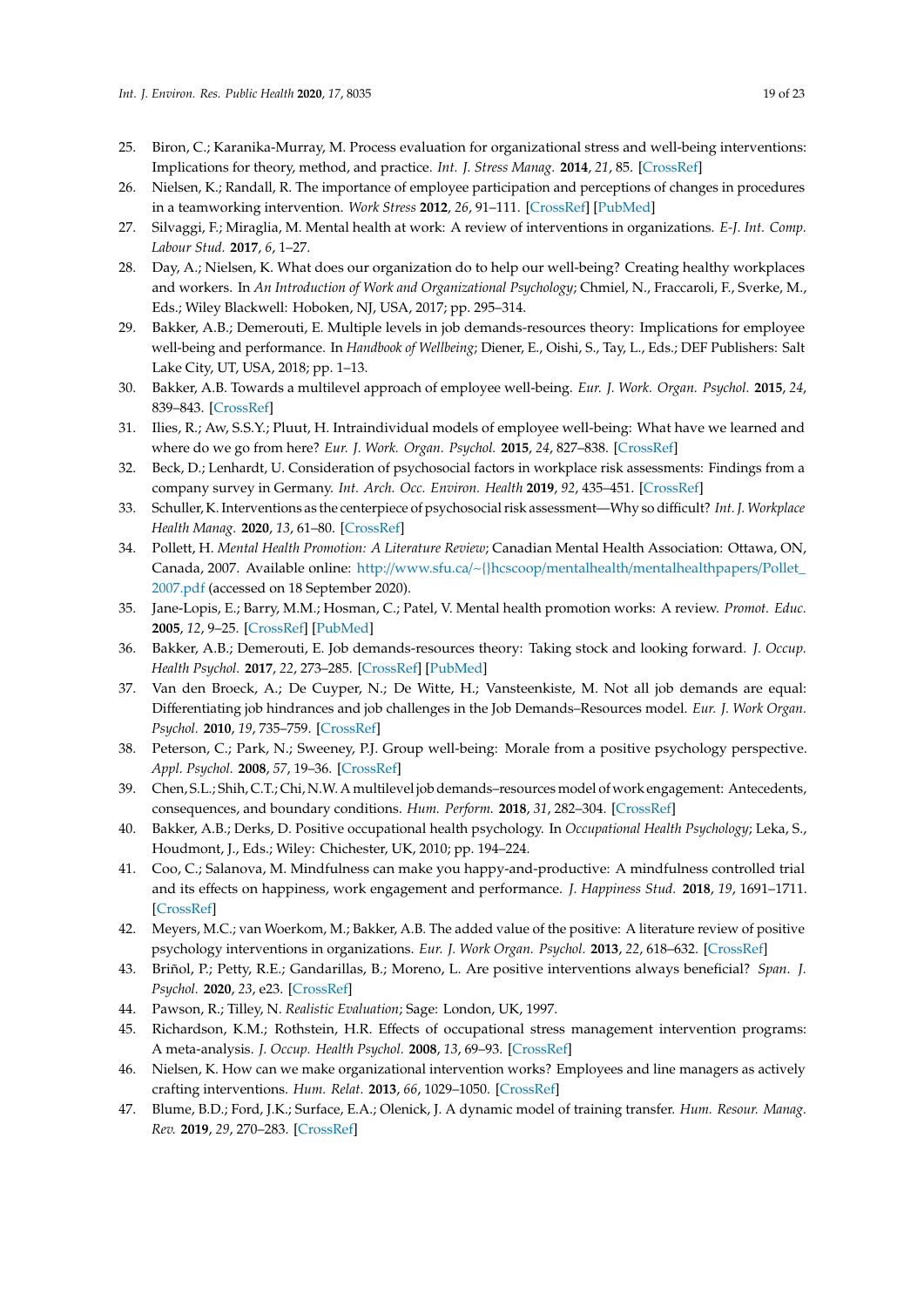- <span id="page-19-0"></span>48. Bourbonnais, R.; Brisson, C.; Vézina, M. Long-term effects of an intervention on psychosocial work factors among healthcare professionals in a hospital setting. *Occup. Environ. Med.* **2011**, *68*, 479–486. [\[CrossRef\]](http://dx.doi.org/10.1136/oem.2010.055202)
- <span id="page-19-1"></span>49. LaMontagne, A.D.; Keegel, T.; Louie, A.M.; Ostry, A.; Landsbergis, P.A. A systematic review of the job-stress intervention evaluation literature, 1990–2005. *Int. J. Occup. Environ. Health* **2007**, *13*, 268–280. [\[CrossRef\]](http://dx.doi.org/10.1179/oeh.2007.13.3.268) [\[PubMed\]](http://www.ncbi.nlm.nih.gov/pubmed/17915541)
- <span id="page-19-2"></span>50. Nielsen, K.; Nielsen, M.B.; Ogbonnaya, C.; Känsälä, M.; Saari, E.; Isaksson, K. Workplace resources to improve both employee well-being and performance: A systematic review and meta-analysis. *Work Stress* **2017**, *31*, 101–120. [\[CrossRef\]](http://dx.doi.org/10.1080/02678373.2017.1304463)
- <span id="page-19-3"></span>51. Martin, A.; Karanika-Murray, M.; Biron, C.; Sanderson, K. The psychosocial work environment, employee mental health and organizational interventions: Improving research and practice by taking a multilevel approach. *Stress Health* **2016**, *32*, 201–215. [\[CrossRef\]](http://dx.doi.org/10.1002/smi.2593)
- 52. LaMontagne, A.D.; Martin, A.; Page, K.M.; Reavley, N.J.; Noblet, A.J.; Milner, A.J.; Keegel, T.; Smith, P.M. Workplace mental health: Developing an integrated intervention approach. *BMC Psychiatry* **2014**, *14*, 1–11. [\[CrossRef\]](http://dx.doi.org/10.1186/1471-244X-14-131)
- 53. Charns, M.P.; Foster, M.K.; Alligood, E.C.; Benzer, J.K.; Burgess, J.F., Jr.; Li, D.; Mcintosh, N.M.; Burness, A.; Partin, M.R.; Clauser, S.B. Multilevel interventions: Measurement and measures. *JNCI Monographs* **2012**, *44*, 67–77. [\[CrossRef\]](http://dx.doi.org/10.1093/jncimonographs/lgs011)
- <span id="page-19-4"></span>54. Cleary, P.D.; Gross, C.P.; Zaslavsky, A.M.; Taplin, S.H. Multilevel interventions: Study design and analysis issues. *JNCI Monographs* **2012**, *44*, 49–55. [\[CrossRef\]](http://dx.doi.org/10.1093/jncimonographs/lgs010)
- <span id="page-19-5"></span>55. Tetrick, L.E.; Quick, J.C. Prevention at work: Public health in occupational settings. In *Handbook of Occupational Health Psychology*; Quick, J.C., Tetrick, L.E., Eds.; American Psychological Association: Washington, DC, USA, 2003; pp. 3–17.
- <span id="page-19-6"></span>56. Havermans, B.M.; Boot, C.R.L.; Brouwers, E.P.M.; Houtman, I.L.D.; Anema, J.R.; van der Beek, A.J. Process evaluation of a digital platform-based implementation strategy aimed at work stress prevention in a health care organization. *J. Occup. Environ. Med.* **2018**, *60*, e484–e491. [\[CrossRef\]](http://dx.doi.org/10.1097/JOM.0000000000001402)
- <span id="page-19-7"></span>57. Cirrincione, L.; Plescia, F.; Ledda, C.; Rapisarda, V.; Martorana, D.; Moldovan, R.E.; Theodoridou, K.; Cannizzaro, E. COVID-19 pandemic: Prevention and protection measures to be adopted at the workplace. *Sustainability* **2020**, *12*, 3603. [\[CrossRef\]](http://dx.doi.org/10.3390/su12093603)
- <span id="page-19-8"></span>58. Luu Duc Huynh, T. Does culture matter social distancing under the COVID-19 pandemic? *Saf. Sci.* **2020**. [\[CrossRef\]](http://dx.doi.org/10.1016/j.ssci.2020.104872)
- <span id="page-19-9"></span>59. Lai, J.; Ma, S.; Wang, Y.; Cai, Z.; Hu, J.; Wei, N.; Wu, J.; Du, H.; Chen, T.; Li, R.; et al. Factors associated with mental health outcomes among health care workers exposed to Coronavirus Disease 2019. *JAMA Netw. Open* **2020**, *3*, e203976. [\[CrossRef\]](http://dx.doi.org/10.1001/jamanetworkopen.2020.3976) [\[PubMed\]](http://www.ncbi.nlm.nih.gov/pubmed/32202646)
- <span id="page-19-10"></span>60. Nielsen, K.; Miraglia, M. What works for whom in which circumstances? On the need to move beyond the "what works?" question in organizational intervention research. *Hum. Relat.* **2017**, *70*, 40–62. [\[CrossRef\]](http://dx.doi.org/10.1177/0018726716670226)
- <span id="page-19-11"></span>61. Molina-Azorin, J.F.; Bergh, D.D.; Corley, K.G.; Ketchen, D.J., Jr. Mixed methods in the organizational sciences: Taking stock and moving forward. *Organ. Res. Methods* **2017**, *20*, 179–192. [\[CrossRef\]](http://dx.doi.org/10.1177/1094428116687026)
- <span id="page-19-12"></span>62. Nielsen, K.; Abildgaard, J.S. Organizational interventions: A research-based framework for the evaluation of both process and effects. *Work Stress* **2013**, *27*, 278–297. [\[CrossRef\]](http://dx.doi.org/10.1080/02678373.2013.812358)
- 63. Nielsen, K.; Randall, R.; Christensen, K.B. Does training managers enhance the effects of implementing teamworking? A longitudinal, mixed methods field study. *Hum. Relat.* **2010**, *11*, 1719–1741. [\[CrossRef\]](http://dx.doi.org/10.1177/0018726710365004)
- 64. Abildgaard, J.S.; Nielsen, K.; Wåhlin-Jacobsen, C.D.; Maltesen, T.; Christensen, K.B.; Holtermann, A. 'Same, but different': A mixed-methods realist evaluation of a cluster-randomized controlled participatory organizational intervention. *Hum. Relat.* **2020**, *73*, 1339–1365. [\[CrossRef\]](http://dx.doi.org/10.1177/0018726719866896)
- 65. Lundmark, R.; von Thiele Schwarz, U.; Hasson, H.; Stenling, A.; Tafvelin, S. Making it fit: Associations of line managers' behaviours with the outcomes of an organizational-level intervention. *Stress Health* **2018**, *34*, 163–174. [\[CrossRef\]](http://dx.doi.org/10.1002/smi.2770)
- <span id="page-19-13"></span>66. Von Thiele Schwarz, U.; Nielsen, K.M.; Stenfors-Hayes, T.; Hasson, H. Using kaizen to improve employee well-being: Results from two organizational intervention studies. *Hum. Relat.* **2017**, *70*, 966–993. [\[CrossRef\]](http://dx.doi.org/10.1177/0018726716677071)
- <span id="page-19-14"></span>67. Christensen, M.; Innstrand, S.T.; Saksvik, P.Ø.; Nielsen, K. The line manager's role in implementing successful organisational interventions. *Span. J. Psychol.* **2019**, *22*. [\[CrossRef\]](http://dx.doi.org/10.1017/sjp.2019.4) [\[PubMed\]](http://www.ncbi.nlm.nih.gov/pubmed/30819272)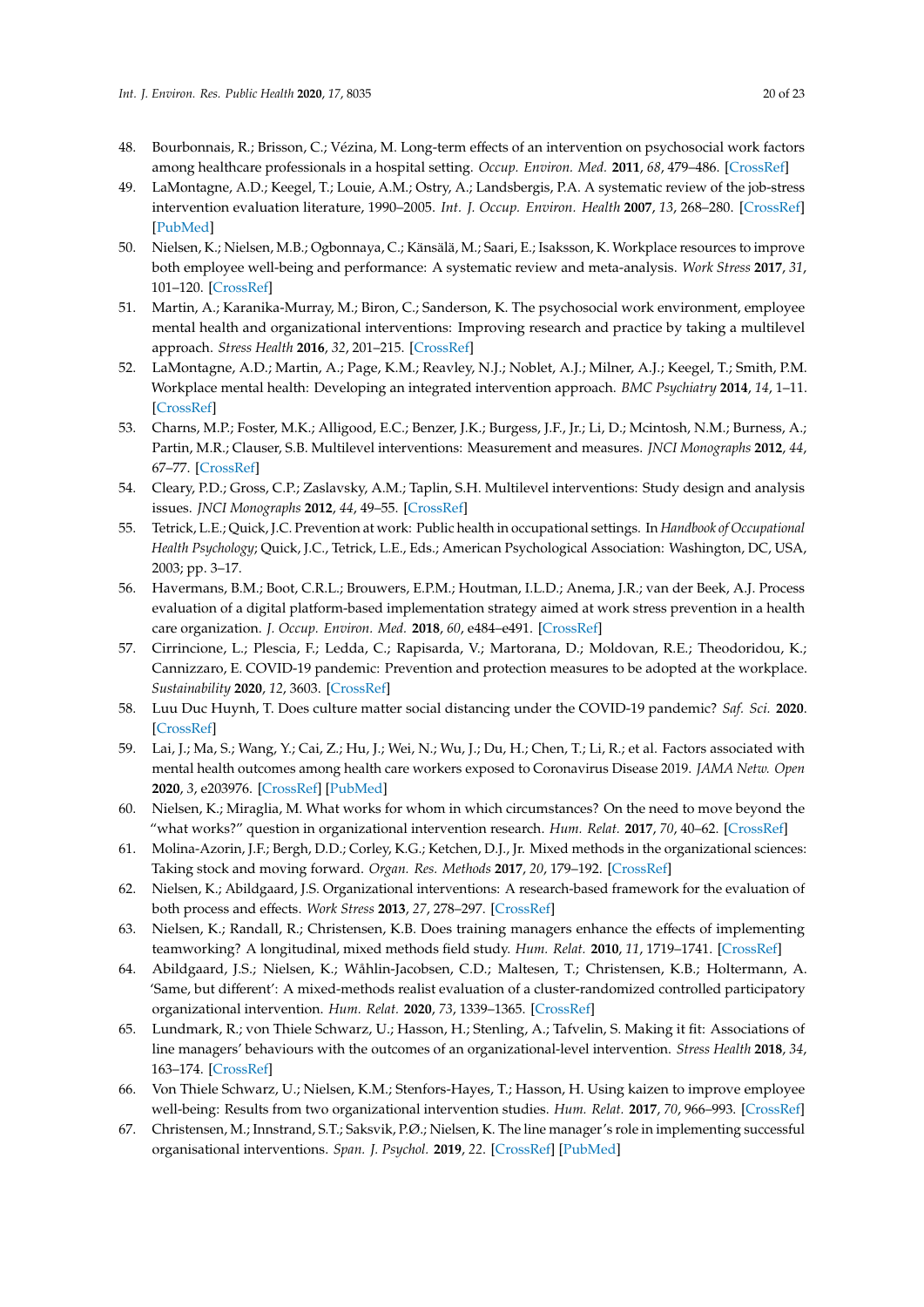- <span id="page-20-0"></span>68. Sorensen, G.; Sparer, E.; Williams, J.A.R.; Gundersen, D.; Boden, L.I.; Dennerlein, J.T.; Hashimoto, D.; Katz, J.N.; McLellan, D.L.; Okechukwu, C.A.; et al. Measuring best practices for workplace safety, health and wellbeing: The Workplace Integrated Safety and Health Assessment. *J. Occup. Environ. Med.* **2018**, *60*, 430–439. [\[CrossRef\]](http://dx.doi.org/10.1097/JOM.0000000000001286)
- <span id="page-20-1"></span>69. Dollard, M.F. The PSC-4. A Short PSC Tool. In *Psychosocial Safety Climate: A New Work Stress Theory*; Dollard, M.F., Dormann, C., Idris, M.A., Eds.; Springer International Publishing: Geneva, Switzerland, 2019; pp. 385–409, ISBN 978-3-030-20319-1.
- <span id="page-20-2"></span>70. Hall, G.B.; Dollard, M.F.; Coward, J. Psychosocial Safety Climate: Development of the PSC-12. *Int. J. Stress Manag.* **2010**, *17*, 353–383. [\[CrossRef\]](http://dx.doi.org/10.1037/a0021320)
- <span id="page-20-3"></span>71. Innstrand, S.T.; Christensen, M. Healthy Universities. The development and implementation of a holistic health promotion intervention programme especially adapted for staff working in the higher educational sector: The ARK study. *Glob. Health Promot.* **2020**, *27*, 68–76. [\[CrossRef\]](http://dx.doi.org/10.1177/1757975918786877) [\[PubMed\]](http://www.ncbi.nlm.nih.gov/pubmed/30328755)
- <span id="page-20-4"></span>72. Schaufeli, W.B. Applying the Job-demands-resources model. *Organ. Dyn.* **2017**, *2*, 120–132. [\[CrossRef\]](http://dx.doi.org/10.1016/j.orgdyn.2017.04.008)
- <span id="page-20-5"></span>73. Van den Heuvel, M.; Demerouti, E.; Peeters, M.C.W. The job crafting intervention: Effects on job resources, self-efficacy, and affective well-being. *J. Occup. Organ. Psychol.* **2015**, *88*, 511–532. [\[CrossRef\]](http://dx.doi.org/10.1111/joop.12128)
- <span id="page-20-6"></span>74. Gilbert, E.; Foulk, T.; Bono, J. Building personal resources through interventions: An integrative review. *J. Organ. Behav.* **2017**, *39*, 214–228. [\[CrossRef\]](http://dx.doi.org/10.1002/job.2198)
- <span id="page-20-7"></span>75. Muschalla, B. Work-anxiety-coping intervention improves work-coping perception while a recreational intervention leads to deterioration: Results from a randomized controlled trial. *Eur. J. Work Organ. Psychol.* **2017**, *26*, 858–869. [\[CrossRef\]](http://dx.doi.org/10.1080/1359432X.2017.1384378)
- <span id="page-20-8"></span>76. Linden, M.; Muschalla, B.; Hansmeier, T.; Sandner, G. Reduction of sickness absence by an occupational health care management program focusing on self-efficacy and self-management. *Work* **2013**, *47*, 485–489. [\[CrossRef\]](http://dx.doi.org/10.3233/WOR-131616)
- <span id="page-20-9"></span>77. Lock, M.; Post, D.; Dollman, J.; Parfitt, G. Efficacy of theory-informed workplace physical activity interventions: A systematic literature review with meta-analyses. *Health Psychol. Rev.* **2020**. [\[CrossRef\]](http://dx.doi.org/10.1080/17437199.2020.1718528)
- <span id="page-20-10"></span>78. Babouh, R. *Sociomapping of Teams*; Dar Ibn Rushd: Praha, Czech Republic, 2012.
- <span id="page-20-11"></span>79. Peláez, M.J.; Salanova, M.; Martínez, I.M. Coaching-based leadership intervention program: A controlled trial study. *Front. Psychol.* **2020**, *10*, 3066. [\[CrossRef\]](http://dx.doi.org/10.3389/fpsyg.2019.03066)
- <span id="page-20-12"></span>80. Holman, D.; Axtell, C. Can job redesign interventions influence a broad range of employee outcomes by changing multiple job characteristics? A quasi-experimental study. *J. Occup. Health Psychol.* **2016**, *21*, 284–295. [\[CrossRef\]](http://dx.doi.org/10.1037/a0039962)
- <span id="page-20-13"></span>81. Hammer, L.B.; Truxillo, D.M.; Bodner, T.; Rineer, J.; Pytlovany, A.C.; Richman, A. Effects of a workplace intervention targeting psychosocial risk factors on safety and health outcomes. *Biomed. Res. Int.* **2015**, *836967*, 1–12. [\[CrossRef\]](http://dx.doi.org/10.1155/2015/836967) [\[PubMed\]](http://www.ncbi.nlm.nih.gov/pubmed/26557703)
- <span id="page-20-14"></span>82. Pawson, R. *The Science of Evaluation: A Realist Manifesto*; Sage: London, UK, 2013.
- <span id="page-20-15"></span>83. Baldwin, T.T.; Ford, J.K. Transfer of training: A review and directions for future research. *Pers. Psychol.* **1988**, *41*, 63–105. [\[CrossRef\]](http://dx.doi.org/10.1111/j.1744-6570.1988.tb00632.x)
- <span id="page-20-16"></span>84. Blume, T.T.; Ford, J.K.; Baldwin, T.T.; Huang, J.L. Transfer of training: A meta-analytic review. *J. Manag.* **2010**, *36*, 1065–1105. [\[CrossRef\]](http://dx.doi.org/10.1177/0149206309352880)
- <span id="page-20-17"></span>85. Nielsen, K.; Noblet, A. Introduction: Organizational interventions: Where we are, where we go from here? In *Organizational Interventions for Health and Well-Being: A Handbook for Evidence-Based Practice*; Nielsen, K., Noblet, A., Eds.; Routledge: Oxon, UK, 2018; pp. 1–23.
- <span id="page-20-18"></span>86. Abildgaard, J.S.; Nielsen, K.; Saksvik, P.O. How to measure the intervention process? An assessment of qualitative and quantitative approaches to data collection in the process evaluation of organizational interventions. *Front. Psychol.* **2016**, *7*, 1380. [\[CrossRef\]](http://dx.doi.org/10.3389/fpsyg.2016.01380)
- <span id="page-20-19"></span>87. Randall, R.; Nielsen, K.; Tvedt, S.D. The development of five scales to measure participants' appraisal of organizational-level stress management interventions. *Work Stress* **2009**, *23*, 1–23. [\[CrossRef\]](http://dx.doi.org/10.1080/02678370902815277)
- <span id="page-20-20"></span>88. Yelon, S.L.; Ford, J.K. Pursuing a multidimensional view of transfer. *Perform. Improv. Q.* **1999**, *12*, 58–78. [\[CrossRef\]](http://dx.doi.org/10.1111/j.1937-8327.1999.tb00138.x)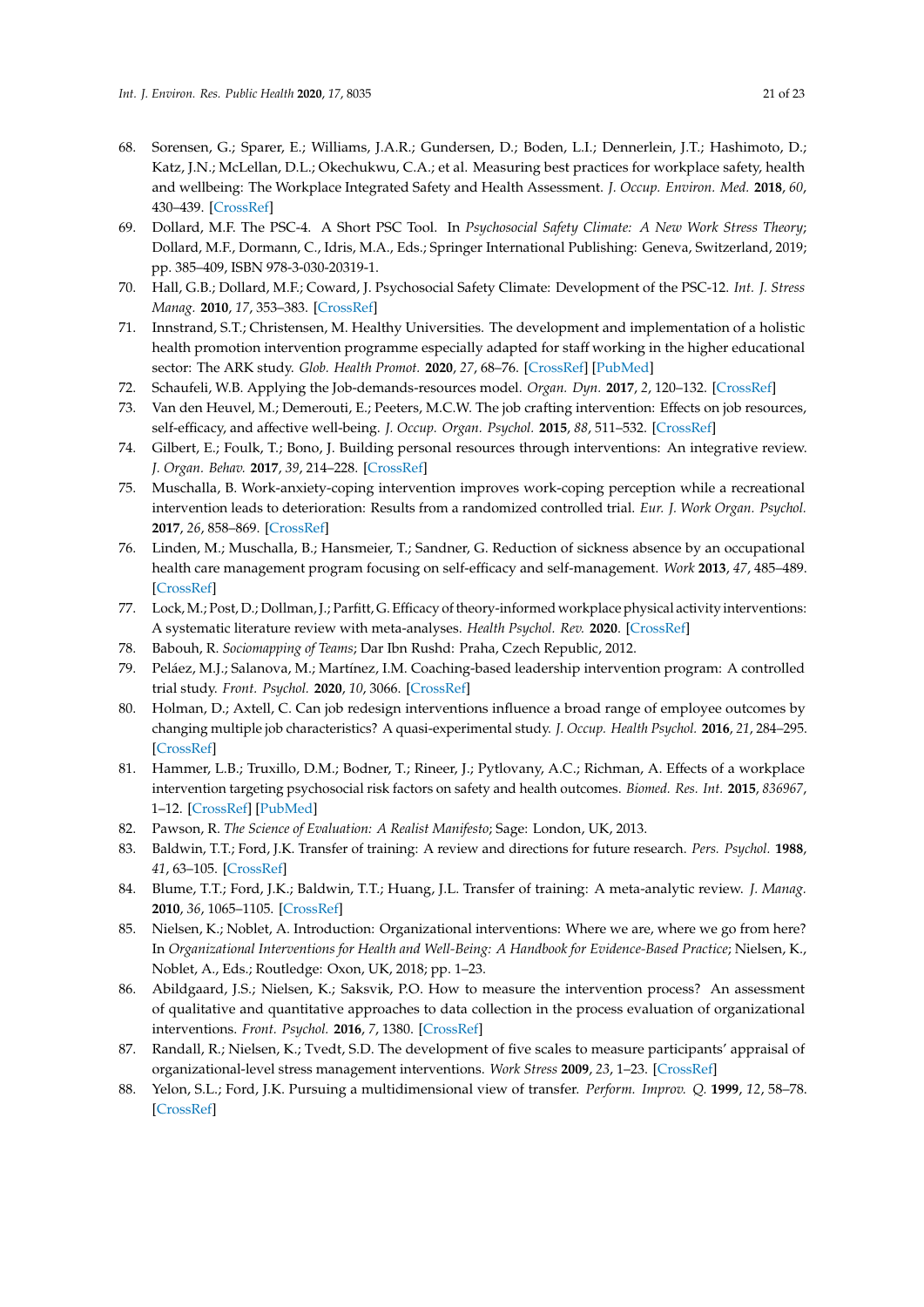- <span id="page-21-0"></span>89. Gupta, N.; Wahlin-Jacobsen, C.D.; Abildgaard, J.S.; Henriksen, L.N.; Nielsen, K.; Holtermann, A. Effectiveness of a participatory physical and psychosocial intervention to balance the demands and resources of industrial workers: A cluster-randomized controlled trial. *Scand. J. Work Environ. Health* **2018**, *44*, 58–68. [\[CrossRef\]](http://dx.doi.org/10.5271/sjweh.3689)
- <span id="page-21-1"></span>90. Vuori, J.; Toppinen-Tanner, S.; Mutanen, P. Effects of resource-building group intervention on career management and mental health in work organizations: Randomized controlled field trial. *J. Appl. Psychol.* **2012**, *97*, 273. [\[CrossRef\]](http://dx.doi.org/10.1037/a0025584)
- <span id="page-21-2"></span>91. Zhou, L.; Bao, J.; Setiawan, I.M.A.; Saptono, A.; Parmanto, B. The mHealth APP usability questionnaire (MAUQ): Development and validation study. *JMIR mHealth uHealth* **2019**, *7*, e11500. [\[CrossRef\]](http://dx.doi.org/10.2196/11500) [\[PubMed\]](http://www.ncbi.nlm.nih.gov/pubmed/30973342)
- <span id="page-21-3"></span>92. Van der Klink, J.J.; Blonk, R.W.; Schene, A.H.; van Dijk, F.J. The benefits of interventions for work-related stress. *Am. J. Public Health* **2001**, *91*, 270–276. [\[CrossRef\]](http://dx.doi.org/10.2105/ajph.91.2.270) [\[PubMed\]](http://www.ncbi.nlm.nih.gov/pubmed/11211637)
- <span id="page-21-4"></span>93. Arapovic-Johansson, B.; Wåhlin, C.; Hagberg, J.; Kwak, L.; Björklund, C.; Jensen, I. Participatory work place intervention for stress prevention in primary health care. A randomized controlled trial. *Eur. J. Work Organ. Psychol.* **2018**, *27*, 219–234. [\[CrossRef\]](http://dx.doi.org/10.1080/1359432X.2018.1431883)
- <span id="page-21-5"></span>94. Von Thiele Schwarz, U.; Nielsen, K.; Edwards, K.; Hasson, H.; Ipsen, C.; Savage, C.; Abildgaard, J.S.; Richter, A.; Lornudd, C.; Mazzocato, P.; et al. How to design, implement and evaluate organizational interventions for maximum impact: The Sigtuna Principles. *Eur. J. Work Organ. Psychol.* **2020**, 1–13. [\[CrossRef\]](http://dx.doi.org/10.1080/1359432X.2020.1803960)
- <span id="page-21-6"></span>95. Nielsen, K.; Randall, R.; Albertsen, K. Participants' appraisals of process issues and the effects of stress management interventions. *J. Organ. Behav. Int. L. Ind. Occup. Organ. Psychol. Behav.* **2007**, *28*, 793–810. [\[CrossRef\]](http://dx.doi.org/10.1002/job.450)
- <span id="page-21-7"></span>96. Tompa, E.; Culyer, A.J.; Dolinschi, R. *Economic Evaluation of Interventions for Occupational Health and Safety: Developing Good Practice*; Oxford University Press: Oxford, UK, 2008.
- <span id="page-21-8"></span>97. Van Dongen, J.M.; van Wier, M.F.; Tompa, E.; Bongers, P.M.; van der Beek, A.J.; van Tulder, M.W.; Bosmans, J.E. Trial-Based Economic Evaluations in Occupational Health. *J. Occup Environ. Med.* **2014**, *56*, 563–572. [\[CrossRef\]](http://dx.doi.org/10.1097/JOM.0000000000000165) [\[PubMed\]](http://www.ncbi.nlm.nih.gov/pubmed/24854249)
- <span id="page-21-9"></span>98. Kessler, R.C.; Ames, M.; Hymel, P.A.; Loeppke, R.; McKenas, D.K.; Richling, D.; Stang, P.E.; Üstün, T.B. Using the WHO Health and Work Performance Questionnaire (HPQ) to evaluate the indirect workplace costs of illness. *J. Occup. Environ. Health* **2004**, *46*, S23–S37.
- <span id="page-21-10"></span>99. Olsson, T.M. Comparing top-down and bottom-up costing approaches for economic evaluation within social welfare. *Eur. J. Health Econ.* **2011**, *12*, 445–453. [\[CrossRef\]](http://dx.doi.org/10.1007/s10198-010-0257-z)
- <span id="page-21-11"></span>100. Van Lier, L.I.; Bosmans, J.E.; van Hout, H.P.J.; Mokkink, L.B.; van den Hout, W.B.; de Wit, G.A.; Dirksen, C.D.; Nies, H.L.G.R.; Hertogh, C.M.P.M.; van der Roest, H.G. Consensus-based cross-European recommendations for the identification, measurement and valuation of costs in health economic evaluations: A European Delphi study. *Eur. J. Health Econ.* **2018**, *19*, 993–1008. [\[CrossRef\]](http://dx.doi.org/10.1007/s10198-017-0947-x)
- <span id="page-21-12"></span>101. Nielsen, K.; Randall, R.; Holten, A.-L.; González, E.R. Conducting organizational-level occupational health interventions: What works? *Work Stress* **2010**, *24*, 234–259. [\[CrossRef\]](http://dx.doi.org/10.1080/02678373.2010.515393)
- 102. Schneider, A.; Wehler, M.; Wigl, M. Effects of work conditions on provider mental well-being and quality care: A mixed-methods intervention study in the emergency department. *BMC Emerg. Med.* **2019**, *19*, 1–12. [\[CrossRef\]](http://dx.doi.org/10.1186/s12873-018-0218-x)
- <span id="page-21-13"></span>103. Bowling, N.A.; Beehr, T.A.; Grebner, S. Combating stress in organizations. In *International Review of Industrial and Organizational Psychology*; Hodgkinson, G.P., Ford, J.K., Eds.; John Wiley & Sons, Ltd.: Chichester, UK, 2012; pp. 65–87.
- <span id="page-21-14"></span>104. Daniels, K.; Gedikli, C.; Watson, D.; Semkina, A.; Vaughn, O. Job desing, employment practices and well-being: A systematic review of intervention studies. *Ergonomics* **2017**, *60*, 1177–1196. [\[CrossRef\]](http://dx.doi.org/10.1080/00140139.2017.1303085)
- <span id="page-21-15"></span>105. Figureoa, C.A.; Aguilera, A. The need for a Mental Health Technology revolution in the COVID-19 pandemic. *Front. Psychiat.* **2020**, 11. [\[CrossRef\]](http://dx.doi.org/10.3389/fpsyt.2020.00523)
- <span id="page-21-16"></span>106. Blake, H.; Bermingham, F.; Johnson, G.; Tabner, A. Mitigating the psychological impact of COVID-19 on healthcare workers: A digital learning package. *Int. J. Environ. Res. Public Health.* **2020**, *17*, 2997. [\[CrossRef\]](http://dx.doi.org/10.3390/ijerph17092997) [\[PubMed\]](http://www.ncbi.nlm.nih.gov/pubmed/32357424)